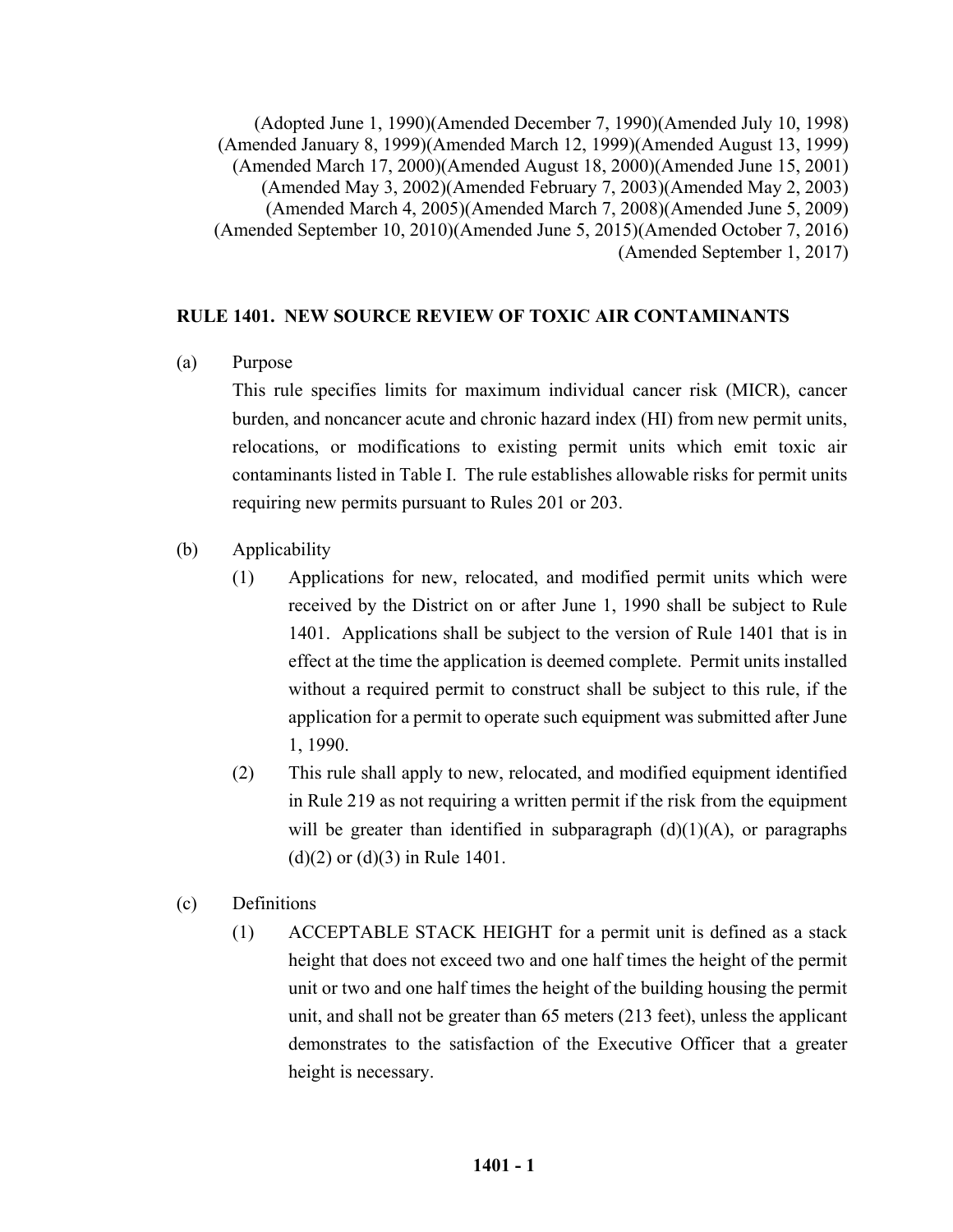- (2) BEST AVAILABLE CONTROL TECHNOLOGY FOR TOXICS (T-BACT) means the most stringent emissions limitation or control technique which:
	- (A) has been achieved in practice for such permit unit category or class of source; or
	- (B) is any other emissions limitation or control technique, including process and equipment changes of basic and control equipment, found by the Executive Officer to be technologically feasible for such class or category of sources, or for a specific source.
- (3) CANCER BURDEN means the estimated increase in the occurrence of cancer cases in a population subject to a MICR of greater than or equal to one in one million (1.0 x  $10^{-6}$ ) resulting from exposure to toxic air contaminants.
- (4) CONTEMPORANEOUS RISK REDUCTION means any reduction in risk resulting from a decrease in emissions of toxic air contaminants at the facility that is permanent, real, quantifiable and enforceable through District permit conditions. Permit applications associated with the increase and decrease in risk must be submitted together and the reduction of risk must occur before the start of operation of the permit unit that will have an increased risk. A contemporaneous risk reduction shall be calculated based on the actual average annual emissions, as determined by facility records, and annual emissions declarations pursuant to Rule 301 as appropriate, or other data approved by the Executive Officer, whichever is less, which have occurred during the two-year period immediately preceding the date of application.
- (5) FACILITY means any permit unit or grouping of permit units or other air contaminant-emitting activities which are located on one or more contiguous properties within the District, in actual physical contact or separated solely by a public roadway or other public right-of-way, and are owned or operated by the same person (or by persons under common control), or an outer continental shelf (OCS) source as determined in 40 CFR Section 55.2. Such above-described groupings, if noncontiguous, but connected only by land carrying a pipeline, shall not be considered one facility. Notwithstanding the above, sources or installations involved in crude oil and gas production in Southern California Coastal or OCS Waters and transport of such crude oil and gas in Southern California Coastal or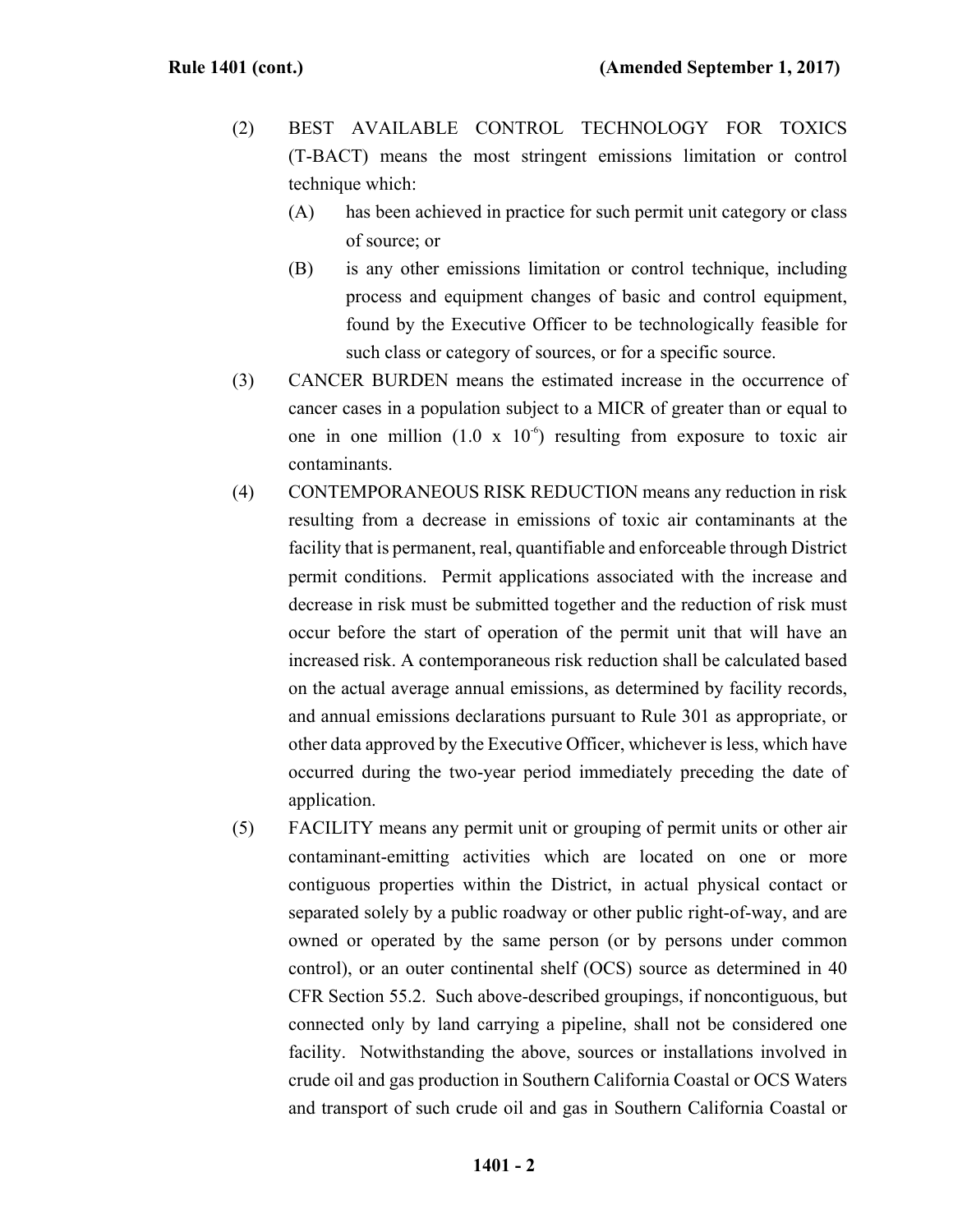OCS Waters shall be included in the same facility which is under the same ownership or use entitlement as the crude oil and gas production facility onshore.

- (6) INDIVIDUAL SUBSTANCE ACUTE HAZARD INDEX (HI) is the ratio of the estimated maximum one-hour concentration of a toxic air contaminant for a potential maximally exposed individual to its acute reference exposure level.
- (7) INDIVIDUAL SUBSTANCE CHRONIC HAZARD INDEX (HI) is the ratio of the estimated long-term level of exposure to a toxic air contaminant for a potential maximally exposed individual to its chronic reference exposure level. The chronic hazard index calculations shall include multipathway consideration, if applicable.
- (8) MAXIMUM INDIVIDUAL CANCER RISK (MICR) is the estimated probability of a potential maximally exposed individual contracting cancer as a result of exposure to toxic air contaminants for residential receptor locations calculated pursuant to the Risk Assessment Procedures referenced in subdivision (e). The MICR for worker receptor locations shall be calculated pursuant to the Risk Assessment Procedures referenced in subdivision (e). The MICR calculations shall include multipathway consideration, if applicable.
- (9) MODIFICATION means any physical change in, change in method of operation, or addition to an existing permit unit that requires an application for a permit to construct and/or operate. Routine maintenance and/or repair shall not be considered a physical change. A change in the method of operation of equipment, unless previously limited by an enforceable permit condition, shall not include:
	- (A) an increase in the production rate, unless such increase will cause the maximum design capacity of the equipment to be exceeded; or
	- (B) an increase in the hours of operation; or
	- (C) a change in ownership of a source; or
	- (D) a change in formulation of the materials processed which will not result in a net increase of the MICR, cancer burden, or chronic or acute HI from the associated permit unit.

 For facilities that have been issued a facility permit pursuant to Regulation XX or a Title V permit pursuant to Regulation XXX, modification means any physical change in, change in method of operation of, or addition to an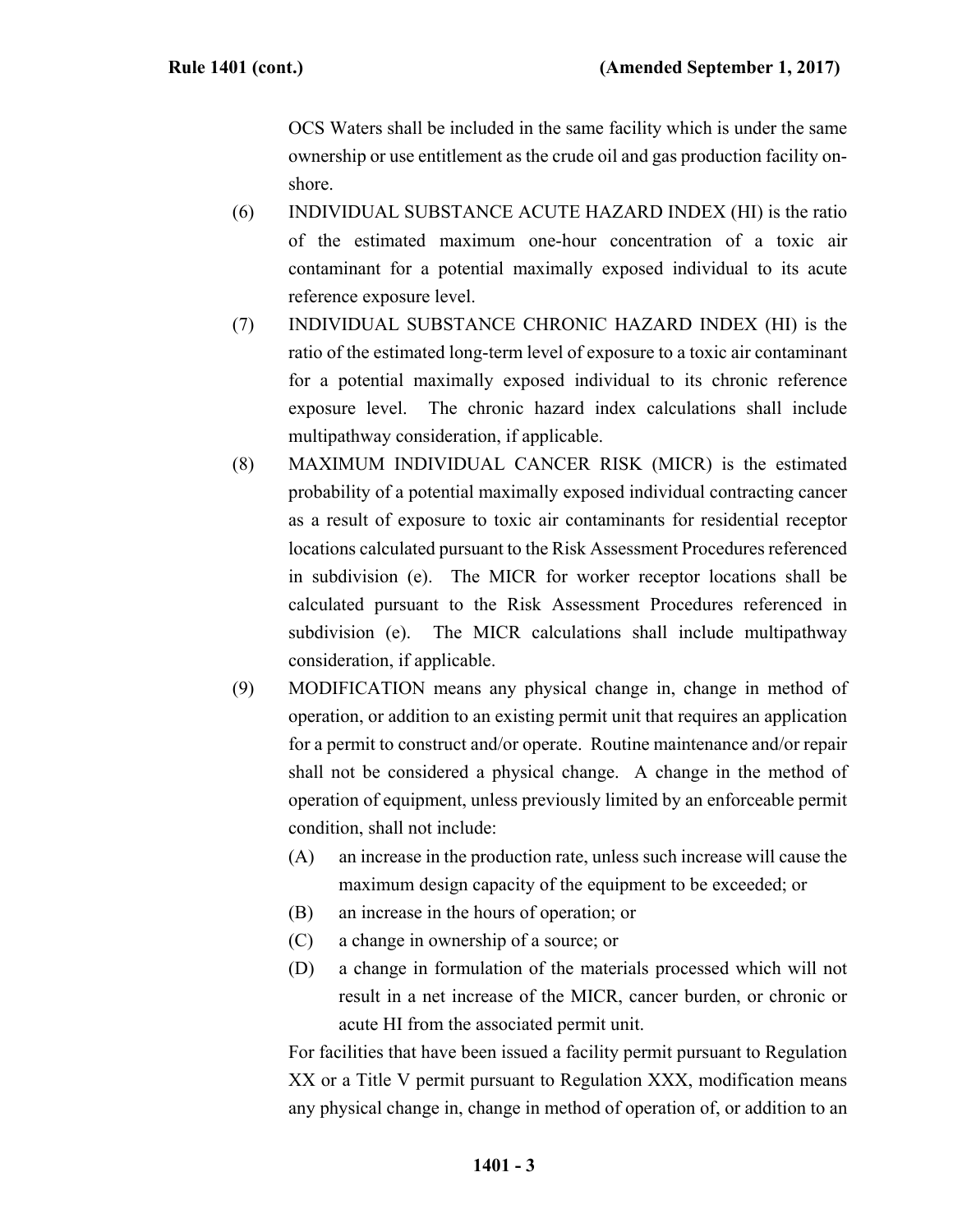existing individual article, machine, equipment or other contrivance which would have required an application for a permit to construct and/or operate, were the unit not covered under a facility permit or Title V permit.

- (10) PERMIT UNIT means any article, machine, equipment, or other contrivance, or combination thereof, which may cause or control the issuance of air contaminants, and which requires a written permit pursuant to Rules 201 and/or 203. For facilities that have been issued a facility permit or Title V permit, a permit unit for the purpose of this rule means any individual article, machine, equipment or other contrivance which may cause or control the issuance of air contaminants and which would require a written permit pursuant to Rules 201 and/or 203 if it was not covered under a facility permit or Title V permit. For publicly-owned sewage treatment operations, each process within multi-process permit units at the facility shall be considered a separate permit unit for purposes of this rule.
- (11) RECEPTOR LOCATION means
	- (A) for the purpose of calculating acute HI, any location outside the boundaries of the facility at which a person could experience acute exposure; and
	- (B) for the purpose of calculating chronic HI and MICR, any location outside the boundaries of the facility at which a person could experience chronic exposure.

 The Executive Officer shall consider the potential for exposure in determining whether the location will be considered a receptor location.

- (12) RELOCATION means the removal of an existing permit unit from one parcel of land in the District and installation at another parcel of land where two parcels are not in actual physical contact and are not separated solely by a public roadway or other public right-of-way. The removal of a permit unit from one location within a facility and installation at another location within the facility is a relocation only if an increase in maximum individual cancer risk in excess of one in one million  $(1.0 \times 10^{-6})$  or a Hazard Index of 1.0 occurs at any receptor location.
- (13) TOTAL ACUTE HAZARD INDEX (HI) is the sum of the individual substance acute HIs for all toxic air contaminants affecting the same target organ system.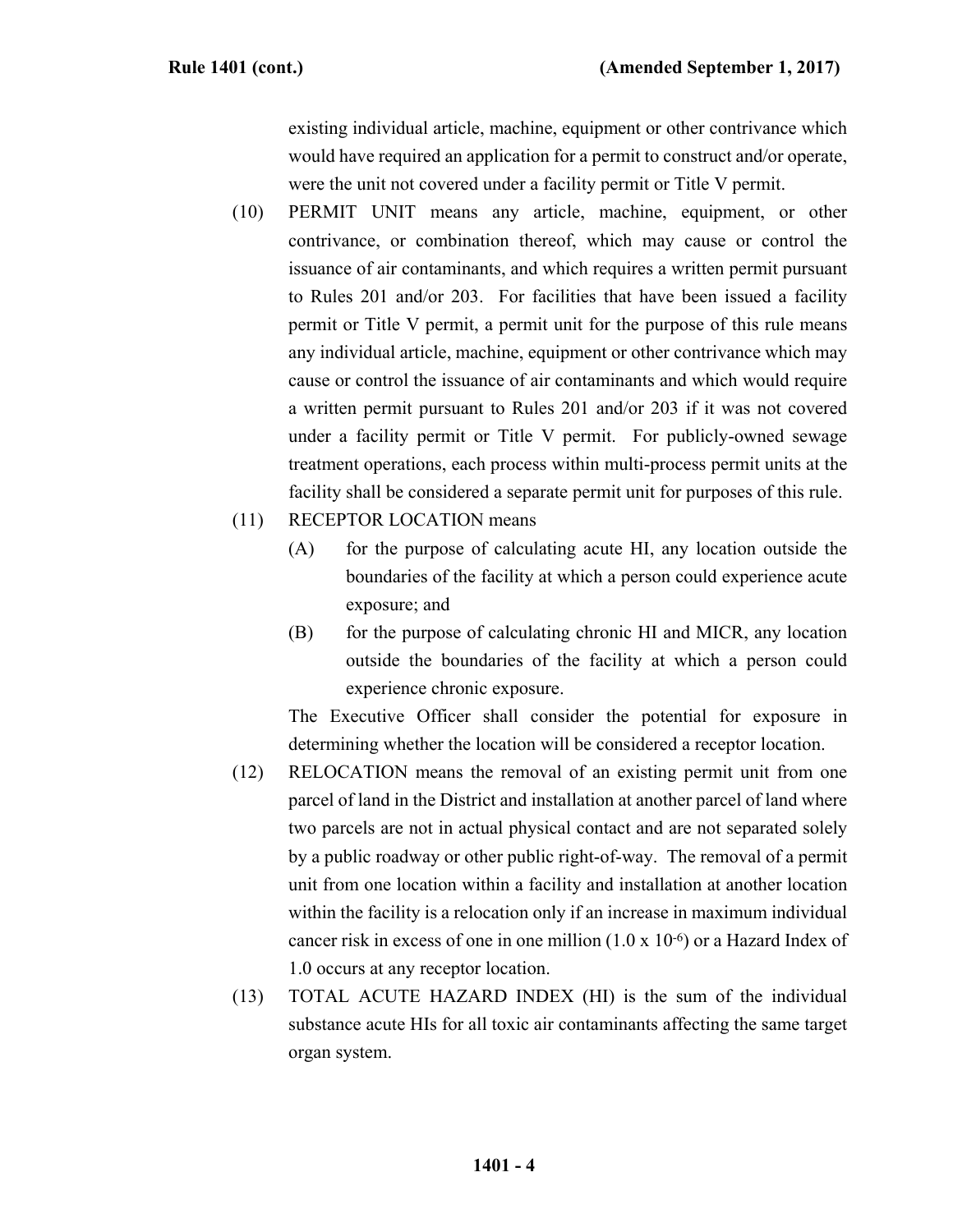- (14) TOTAL CHRONIC HAZARD INDEX (HI) is the sum of the individual substance chronic HIs for all toxic air contaminants affecting the same target organ system.
- (15) TOXIC AIR CONTAMINANT is an air pollutant which may cause or contribute to an increase in mortality or serious illness, or which may pose a present or potential hazard to human health. For the purpose of this rule, toxic air contaminants are those listed in Table I.
- (d) Requirements

 The Executive Officer shall deny the permit to construct a new, relocated or modified permit unit if emissions of any toxic air contaminant listed in Table I may occur, unless the applicant has substantiated to the satisfaction of the Executive Officer all of the following:

(1) MICR and Cancer Burden

 The cumulative increase in MICR which is the sum of the calculated MICR values for all toxic air contaminants emitted from the new, relocated or modified permit unit will not result in any of the following:

- (A) an increased MICR greater than one in one million  $(1.0 \times 10^{-6})$  at any receptor location, if the permit unit is constructed without T-BACT;
- (B) an increased MICR greater than ten in one million  $(10 \times 10^{-6})$  at any receptor location, if the permit unit is constructed with T-BACT;
- (C) a cancer burden greater than 0.5.
- (2) Chronic Hazard Index

 The cumulative increase in total chronic HI for any target organ system due to total emissions from the new, relocated or modified permit unit owned or operated by the applicant for which applications were deemed complete on or after the date when the risk value for the compound is finalized by the state Office of Environmental Health Hazard Assessment (OEHHA) will not exceed 1.0 at any receptor location.

(3) Acute Hazard Index

 The cumulative increase in total acute HI for any target organ system due to total emissions from the new, relocated or modified permit unit owned or operated by the applicant for which applications were deemed complete on or after the date when the risk value for the compound is finalized by OEHHA will not exceed 1.0 at any receptor location.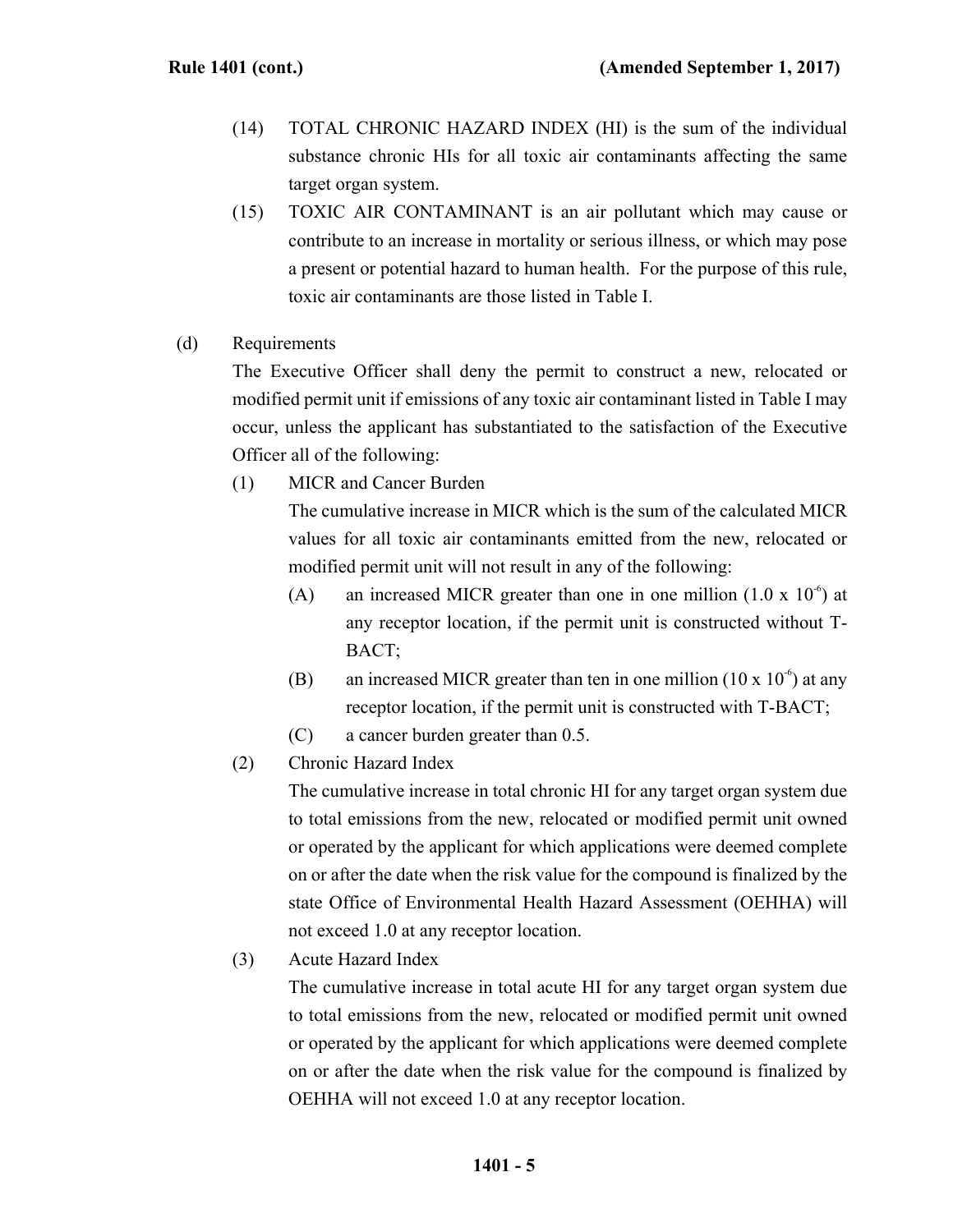- (4) If a permit contains operating conditions imposed pursuant to Rule 1401, which prohibit or limit the use or emission of toxic air contaminants, those conditions shall apply only to those toxic air contaminants listed in the version of Rule 1401 applicable at the time the permit conditions were imposed.
- (5) Federal New Source Review for Toxics

 Pursuant to Section 112(g) of the federal Clean Air Act (CAA), no person shall begin construction or reconstruction of a major stationary source emitting hazardous air pollutants listed in Section 112 (b) of the CAA, unless the source is constructed with Best Available Control Technology for Toxics (T-BACT) and complies with all other applicable requirements, including definitions and public noticing, referenced in 40 CFR 63.40 through 63.44. The requirements of this paragraph shall not apply to:

- (A) any source that is subject to an existing National Emission Standard for Hazardous Air Pollutants (NESHAP) pursuant to sections 112(d), 112(h), or 112(j) of the federal CAA;
- (B) any source that is exempted from regulations under a NESHAP issued pursuant to sections  $112(d)$ ,  $112(h)$ , or  $112(i)$  of the federal CAA;
- (C) any source that has received all necessary air quality permits for such construction or reconstruction before June 29, 1998;
- (D) electric utility steam generating units, unless and until such time as these units are added to the source category list pursuant to the requirements of section  $112(c)(5)$  of the federal CAA;
- (E) any sources that are within a source category that has been deleted from the source category list pursuant to section  $112(c)(9)$  of the federal CAA; or

(F) research and development activities.

 Compliance with this paragraph does not relieve any owner or operator of a major stationary source from complying with all other applicable District rules and regulations, including this rule, any applicable state airborne toxic control measure, or other applicable state and federal laws. Exemptions under subdivision (g) of this rule do not apply to this paragraph. This paragraph shall take effect retroactively from June 29, 1998.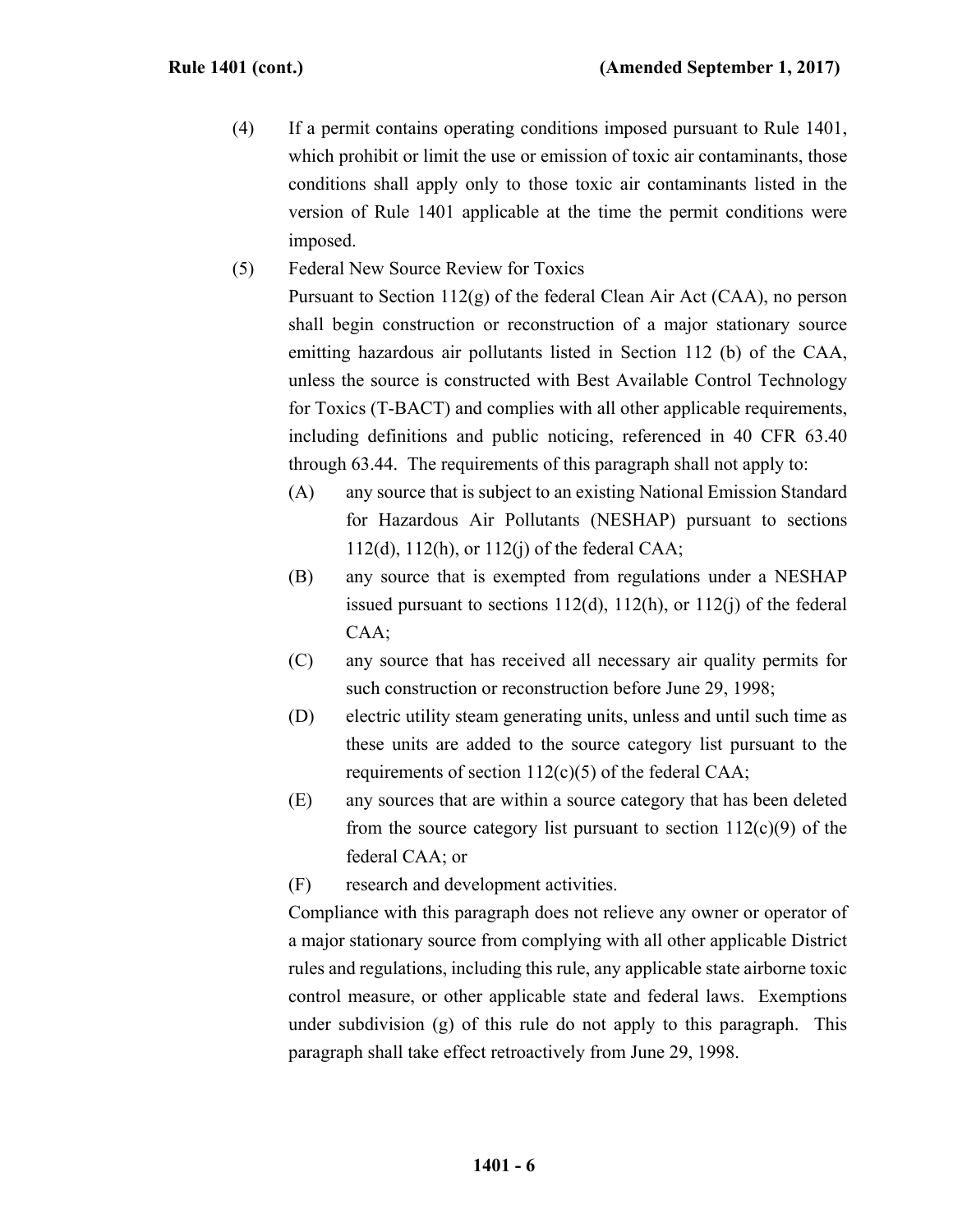- (e) Risk Assessment Procedures
	- (1) The Executive Officer shall periodically publish procedures for determining health risks under this rule. To the extent possible, the procedures will be consistent with the most recently adopted policies and procedures of the state OEHHA.
	- (2) To calculate the cumulative increase in MICR pursuant to paragraph  $(d)(1)$ , the increase from each permit unit shall be based on the emissions of toxic air contaminants, the risk values, and risk assessment procedures applicable at the time when each complete application was deemed complete by the District.
- (f) Emissions Calculations
	- (1) For the purpose of determining MICR and cancer burden due to a new or relocated permit unit pursuant to this rule, the total Toxic Air Contaminant emissions from the new or relocated permit unit shall be calculated on an annual basis from permit conditions which directly limit the emissions or, when no such conditions are imposed, from:
		- (A) the maximum rated capacity;
		- (B) the maximum possible annual hours of operation;
		- (C) the maximum annual emissions; and
		- (D) the physical characteristics of the materials processed.
	- (2) For the purpose of determining chronic HI due to a new or relocated permit unit pursuant to this rule, the total emissions from a permit unit shall be calculated on an annual average basis from permit conditions which directly limit the emissions or, when no such conditions are imposed, from:
		- (A) the maximum rated capacity;
		- (B) the annual average hours of operation;
		- (C) the annual average emissions; and
		- (D) the physical characteristics of the materials processed.
	- (3) For the purpose of determining MICR, cancer burden and chronic HI due to a modified permit unit pursuant to this rule, the increase in emissions from the modified permit unit shall be calculated based on the difference between the total permitted emissions after the modification, calculated pursuant to the criteria established in subparagraphs  $(f)(1)(A)$ ,  $(B)$ ,  $(C)$ , and (D), and: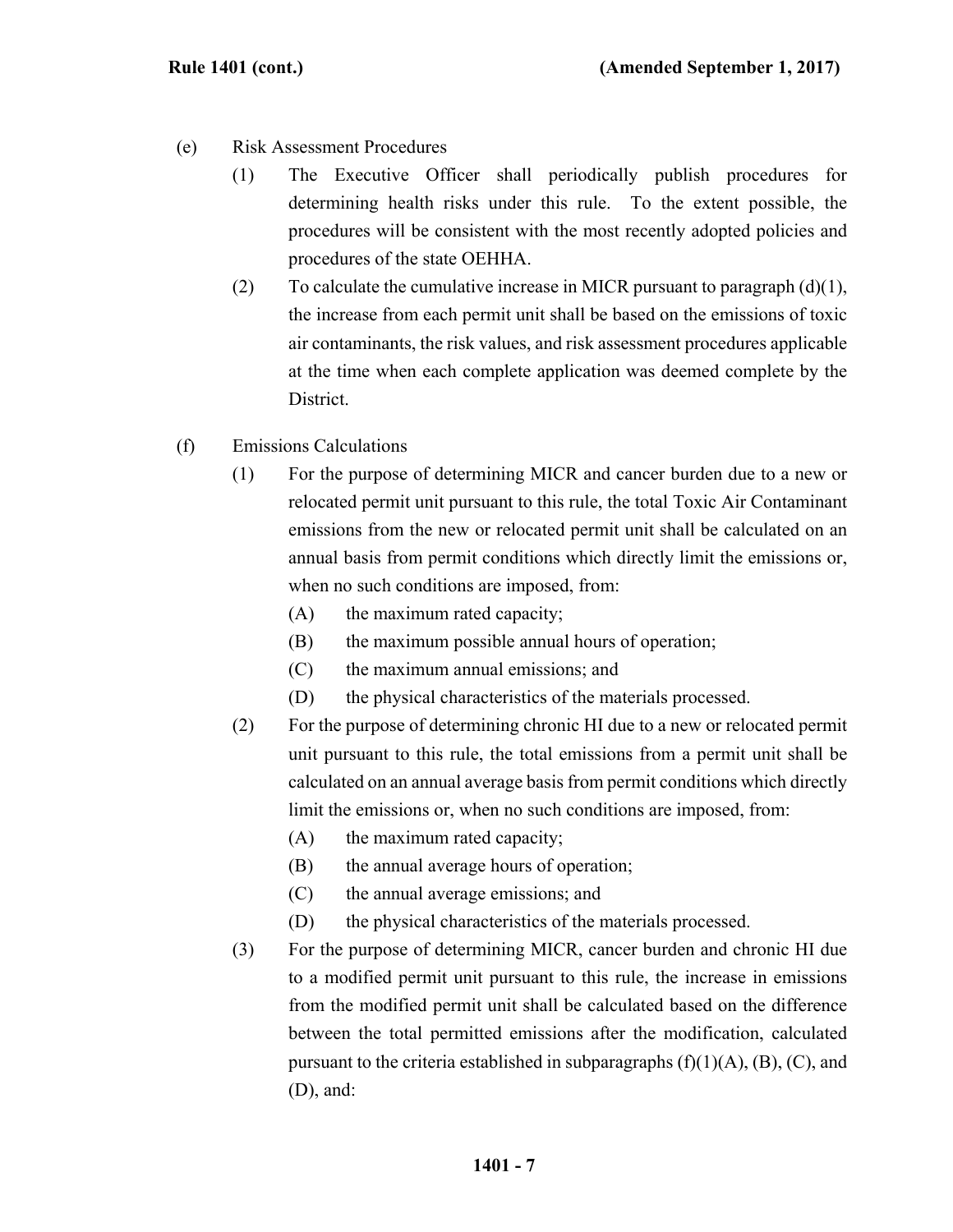- (A) the total permitted emissions prior to the modification as stated in the permit conditions; or
- (B) if there are no existing permit conditions that limit emissions, the average annual emissions which have occurred during the two-year period immediately preceding the date of the complete permit application for modification or other appropriate period determined by the Executive Officer to be representative of a permit unit's operation; or
- $(C)$  for modification of any source installed prior to October 8, 1976, resulting from the addition of air pollution controls installed solely to reduce the issuance of air contaminants, emission shall be calculated from permit conditions which directly limit the emissions or, when no such conditions are imposed, from:
	- (i) the maximum rated capacity; and
	- (ii) the maximum proposed daily hours of operation; and
	- (iii) the physical characteristics of the materials processed.
- (4) For the purpose of determining acute HI due to a new, relocated or modified permit unit pursuant to this rule, the total emissions from a permit unit shall be calculated on a maximum hourly basis from permit conditions which directly limit the emissions or, when no such conditions exist, from:
	- (A) the maximum rated capacity;
	- (B) the maximum hourly emissions; and
	- (C) the physical characteristics of the materials processed.
- (5) De Minimus Values

 Any permit unit with values at or below the screening levels as specified in the procedures for determining health risks under this rule, published pursuant to paragraph  $(e)(1)$ , shall be deemed in compliance with the requirements of subdivision (d).

- (g) Exemptions
	- (1) The requirements of subdivision (d) shall not apply to:
		- (A) Permit Renewal or Change of Ownership Any permit unit which is in continuous operation, without modification or change in operating conditions, for which a new permit to operate is required solely because of permit renewal or change of ownership.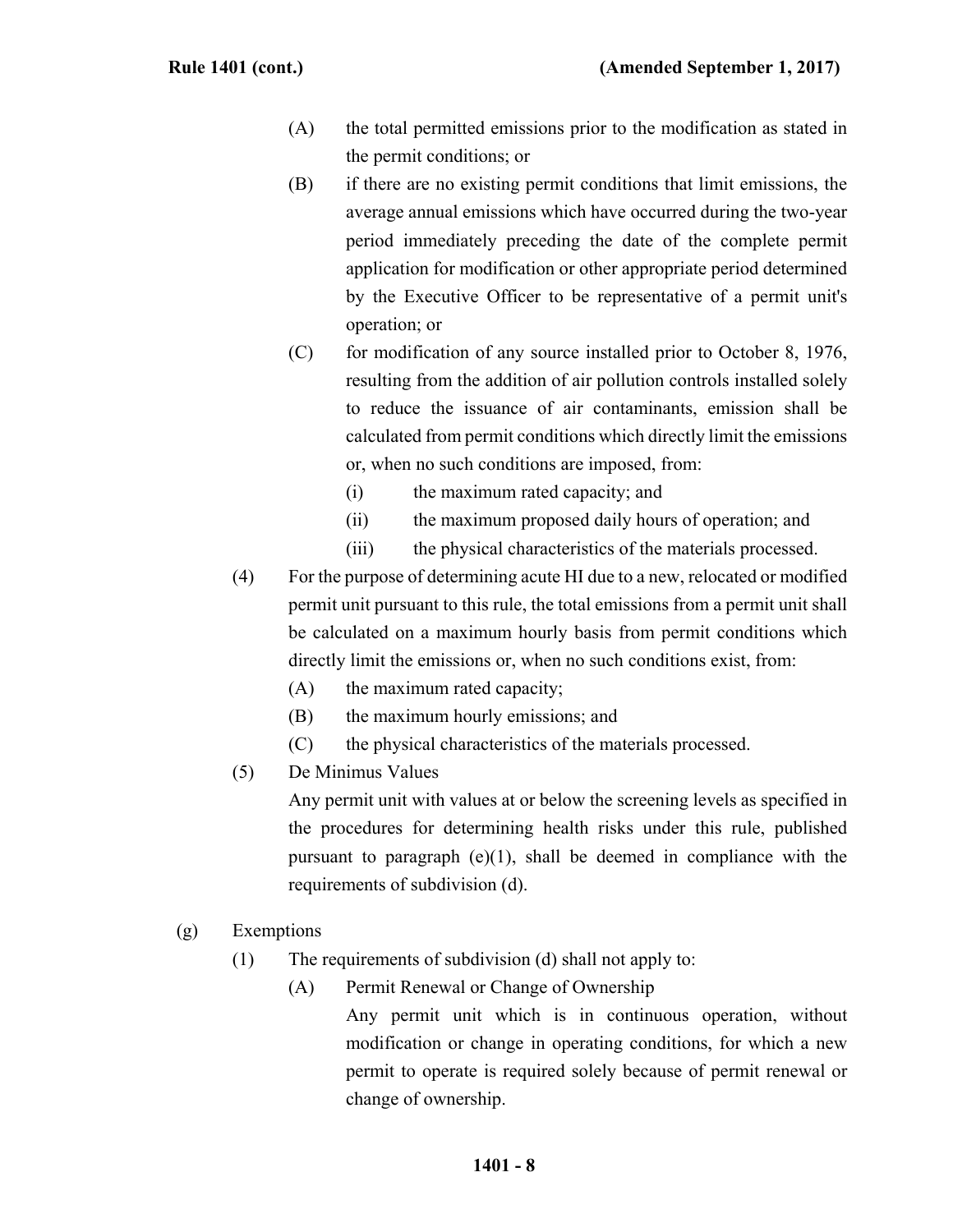## (B) Modification with No Increase in Risk

 A modification of a permit unit that causes a reduction or no increase in the cancer burden, MICR or acute or chronic HI at any receptor location.

- (C) Functionally Identical Replacement A permit unit replacing a functionally identical permit unit, provided there is no increase in maximum rating or increase in emissions of any toxic air contaminants. For replacement of dry cleaning permit units only, provided there is no increase in any toxic air contaminants.
- (D) Equipment Previously Exempt Under Rule 219

 Equipment which previously did not require a written permit pursuant to Rule 219 that is no longer exempt, provided that the equipment was installed prior to the Rule 219 amendment eliminating the exemption and a complete application for the permit is received within one (1) year after the Rule 219 amendment removing the exemption.

(E) Modifications to Terminate Research Projects

 Modifications restoring the previous permit conditions of a permit unit, provided that: the applicant demonstrates that the previous permit conditions were modified solely for the purpose of installing innovative control equipment as part of a demonstration or investigation designed to advance the state of the art with regard to controlling emissions of toxic air contaminants; the emission reductions achieved by the demonstration project are not used for permitting any equipment with emission increases under the contemporaneous emission reduction exemption as specified in paragraph  $(g)(2)$ ; the demonstration project is completed within two (2) years; and a complete application is submitted no later than two (2) years after the date of issuance of the permit which modified the conditions of the previous permit for the purpose of the demonstration or investigation.

- (F) Emergency Internal Combustion Engines Emergency internal combustion engines that are exempted under Rule 1304.
- (G) Wood Product Stripping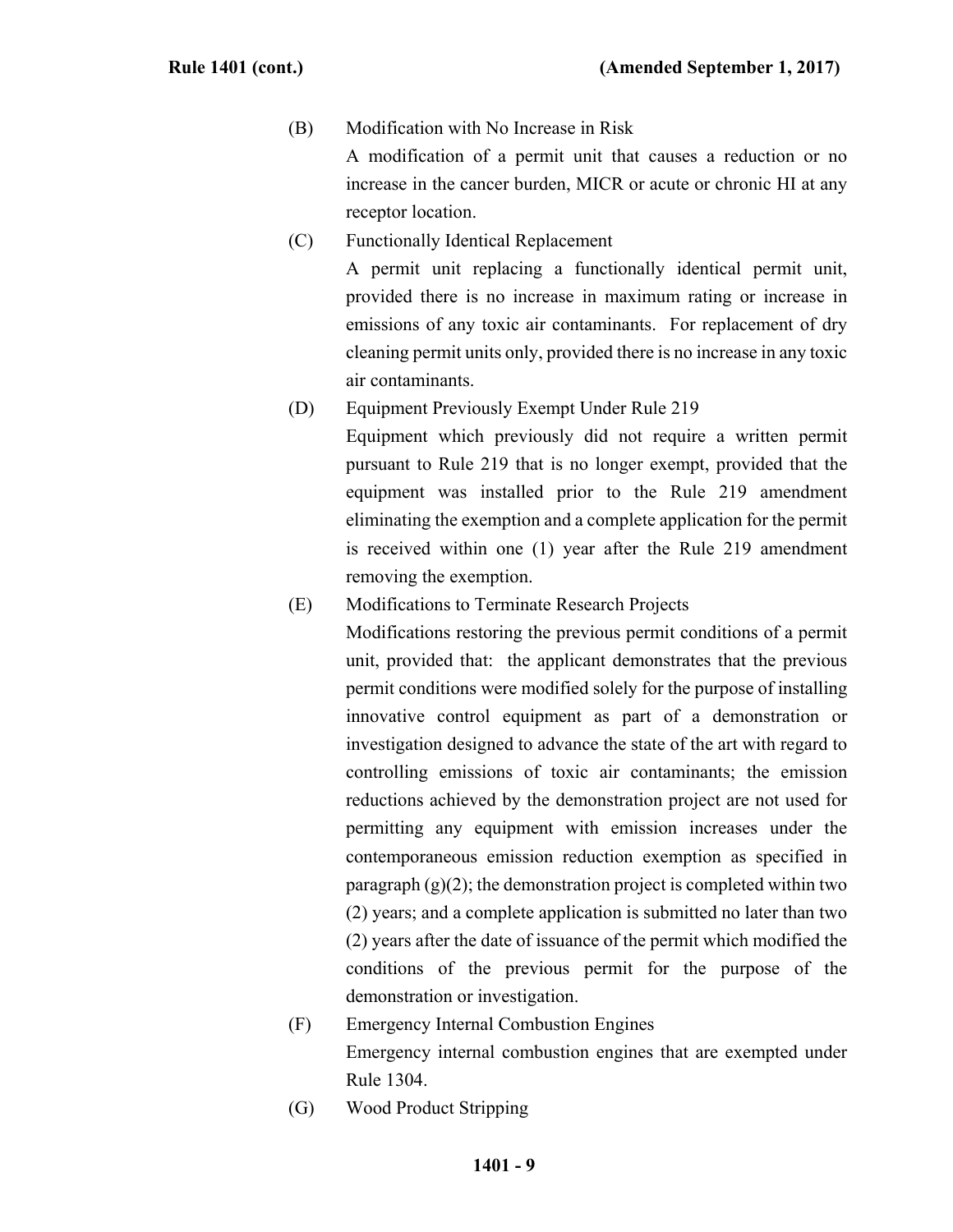Wood product stripping permit units, provided that the risk increases due to emissions from the permit unit owned or operated by the applicant for which complete applications were submitted on or after July 10, 1998 will not exceed a MICR of 100 in one million  $(100 \times 10^{-6})$  or a total acute or chronic hazard index of five (5) at any receptor location. This exemption shall not apply to permit applications received after January 10, 2000, or sooner if the Executive Officer makes a determination that T-BACT is available to enable compliance with the requirements of paragraphs  $(d)(1)$ ,  $(d)(2)$  and  $(d)(3)$ .

(H) Gasoline Transfer and Dispensing Facilities

 For gasoline transfer and dispensing facilities, as defined in Rule 461 – Gasoline Transfer and Dispensing, the Executive Officer shall not, for the purposes of paragraphs  $(d)(1)$  through  $(d)(4)$ , consider the risk contribution of methyl tert-butyl ether for any gasoline transfer and dispensing permit applications deemed complete on or before December 31, 2003. If the state of California extends the phase-out requirement for methyl tert-butyl ether as an oxygenate in gasoline, the limited time exemption shall be extended to that expiration date or December 31, 2004, whichever is sooner.

- (2) Contemporaneous Risk Reduction
	- $(A)$  Paragraph  $(d)(1)$  shall not apply if the applicant demonstrates that a contemporaneous risk reduction resulting in a decrease in emissions will occur such that both of the following conditions are met:
		- (i) no receptor location will experience a total increase in MICR of greater than one in one million  $(1.0 \times 10^{-6})$  due to the cumulative impact of both the permit unit and the contemporaneous risk reduction; and
		- (ii) the contemporaneous risk reduction occurs within 100 meters of the permit unit.

 T-BACT shall be used on permit units exempted under this subparagraph if the MICR from the permit unit exceeds one in one million  $(1.0 \times 10^{-6})$ .

(B) The requirements of paragraphs  $(d)(2)$  and  $(d)(3)$  shall not apply if the applicant substantiates to the satisfaction of the Executive Officer that a contemporaneous risk reduction will occur such that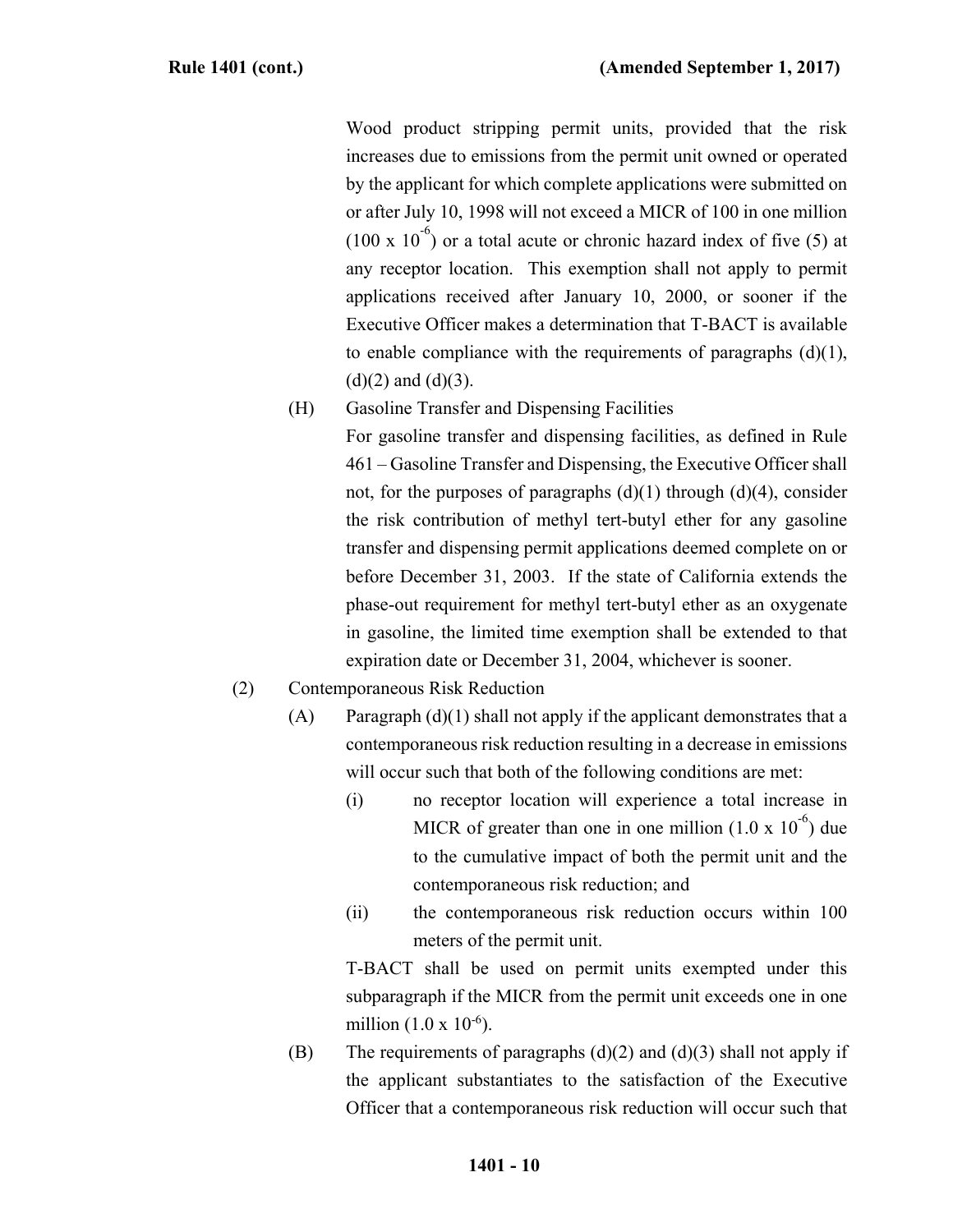any increase in individual substance acute or chronic HI from the permit unit exceeding 1.0 is mitigated with an equal or greater decrease in the same individual substance acute or chronic HI, respectively, from the contemporaneous risk reduction such that both of the following conditions are met:

- (i) no receptor location will experience an increase in total acute or chronic HI of more than 1.0 due to the cumulative impact of both the permit unit and the contemporaneous risk reduction; and
- (ii) the contemporaneous risk reduction occurs within 100 meters of the permit unit.
- (3) Alternate Hazard Index Levels

The requirements of paragraphs  $(d)(2)$  and  $(d)(3)$  shall not apply if the applicant substantiates to the satisfaction of the Executive Officer that at all receptor locations and for every target organ system, the total chronic and acute HI level resulting from emissions from the new, modified or relocated permit unit owned or operated by the applicant for which applications were submitted on or after July 10, 1998 shall not exceed alternate HI levels which are determined by the Executive Officer in consultation with the Office of Environmental Health Hazard Assessment to be protective against adverse health effects. No alternate HI level shall exceed 10.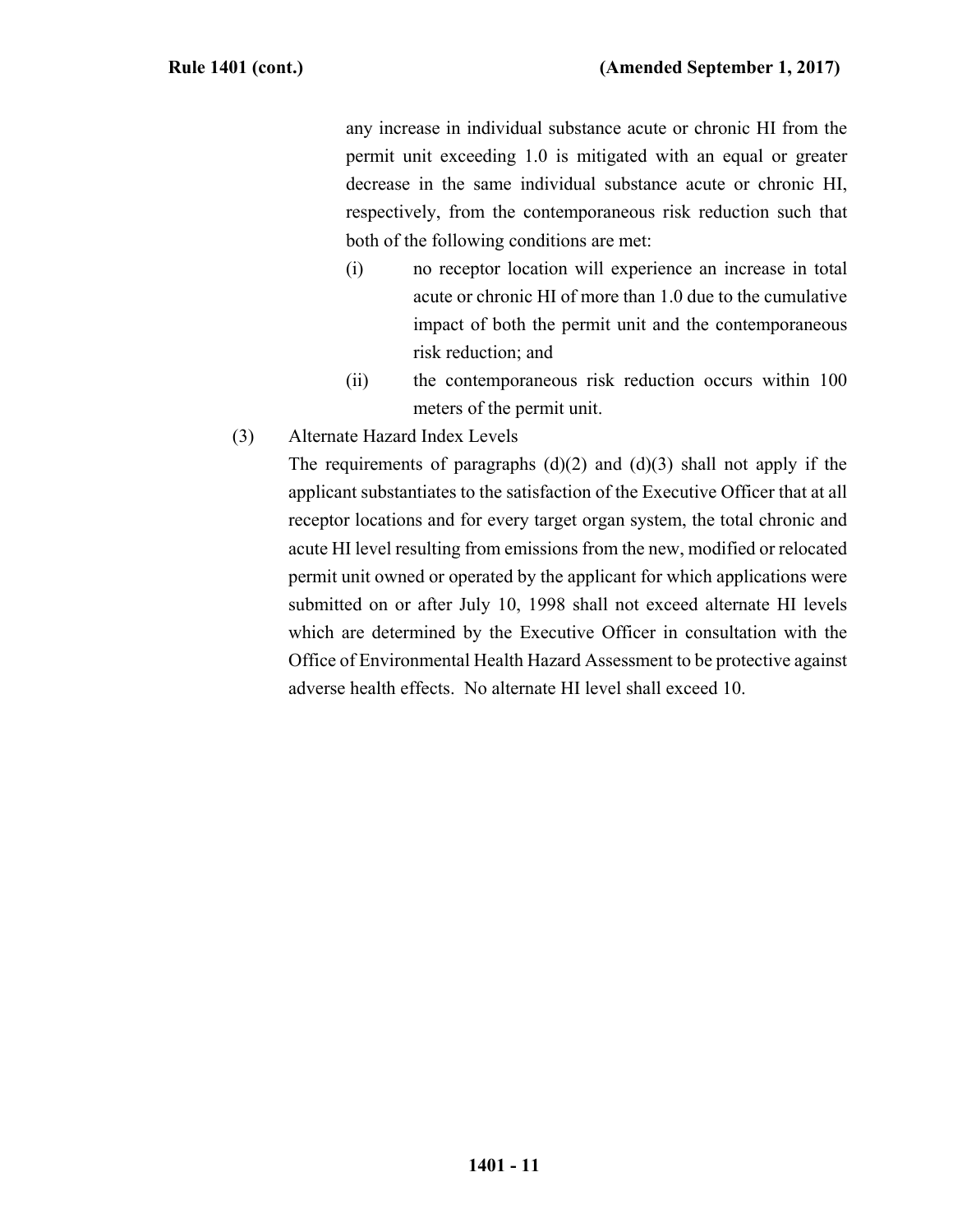| <b>TABLE I</b> |                                                                                                              |                       |                       |                       |  |  |
|----------------|--------------------------------------------------------------------------------------------------------------|-----------------------|-----------------------|-----------------------|--|--|
|                | <b>TOXIC AIR CONTAMINANTS</b>                                                                                |                       |                       |                       |  |  |
| CAS#           | <b>SUBSTANCE</b>                                                                                             | <b>EFFECTIVE DATE</b> | <b>EFFECTIVE DATE</b> | <b>EFFECTIVE DATE</b> |  |  |
|                |                                                                                                              | <b>CANCER</b>         | <b>CHRONIC</b>        | <b>ACUTE</b>          |  |  |
| $75-07-0$      | acetaldehyde                                                                                                 | December 7, 1990      | September 8, 1998     | September 10, 2010    |  |  |
| $60 - 35 - 5$  | acetamide                                                                                                    | January 8, 1999       |                       |                       |  |  |
| $107 - 02 - 8$ | acrolein                                                                                                     |                       | June 15, 2001         | August 13, 1999       |  |  |
| $79-06-1$      | acrylamide (or propenamide)                                                                                  | December 7, 1990      | $**$                  |                       |  |  |
| $79-10-7$      | acrylic acid                                                                                                 |                       | $\ast$                | August 13, 1999       |  |  |
| $107 - 13 - 1$ | acrylonitrile (or vinyl cyanide)                                                                             | December 7, 1990      | May 3, 2002           |                       |  |  |
| $107 - 05 - 1$ | allyl chloride                                                                                               | January 8, 1999       |                       |                       |  |  |
| 117-79-3       | aminoanthraquinone, 2-                                                                                       | January 8, 1999       |                       |                       |  |  |
| 7664-41-7      | ammonia                                                                                                      |                       | August 18, 2000       | August 13, 1999       |  |  |
| $62 - 53 - 3$  | aniline                                                                                                      | January 8, 1999       |                       |                       |  |  |
| 7440-38-2      | arsenic and arsenic compounds (inorganic)<br>including, but not limited to:<br>arsenic compounds (inorganic) | December 7, 1990      | June 15, 2001         | August 13, 1999       |  |  |
| 7784-42-1      | arsine                                                                                                       |                       | September 10, 2010    | August 13, 1999       |  |  |
| 1332-21-4      | asbestos                                                                                                     | June 1, 1990          |                       |                       |  |  |
| $71-43-2$      | benzene (including benzene from gasoline)                                                                    | June 1, 1990          | August 18, 2000       | August 13, 1999       |  |  |
| $92 - 87 - 5$  | benzidine (and its salts)                                                                                    | December 7, 1990      | $**$                  |                       |  |  |
| 100-44-7       | benzyl chloride                                                                                              | September 8, 1998     | $**$                  | August 13, 1999       |  |  |
| 7440-41-7      | beryllium and beryllium compounds                                                                            | December 7, 1990      | May 3, 2002           |                       |  |  |
| $111 - 44 - 4$ | bis(2-chloroethyl)ether (DCEE)                                                                               | December 7, 1990      |                       |                       |  |  |
| $117 - 81 - 7$ | bis(2-ethylhexyl)phthalate (DEHP)                                                                            | September 8, 1998     | $**$                  |                       |  |  |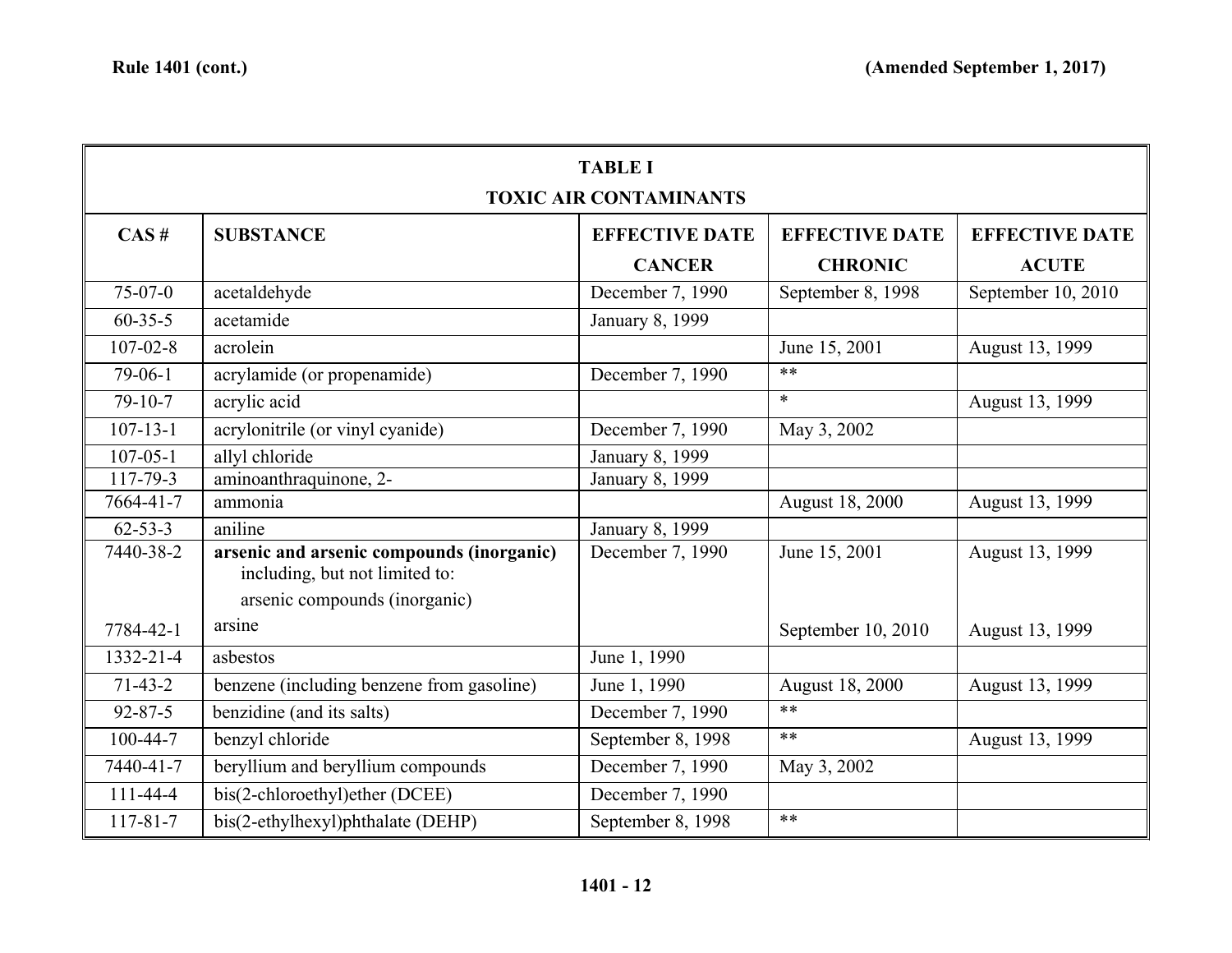| <b>TABLE I</b>                |                                              |                       |                       |                       |
|-------------------------------|----------------------------------------------|-----------------------|-----------------------|-----------------------|
| <b>TOXIC AIR CONTAMINANTS</b> |                                              |                       |                       |                       |
| CAS#                          | <b>SUBSTANCE</b>                             | <b>EFFECTIVE DATE</b> | <b>EFFECTIVE DATE</b> | <b>EFFECTIVE DATE</b> |
|                               |                                              | <b>CANCER</b>         | <b>CHRONIC</b>        | <b>ACUTE</b>          |
| 542-88-1                      | bis(chloromethyl)ether                       | December 7, 1990      |                       |                       |
| 7789-30-2                     | bromine pentafluoride                        |                       | $\ast$                |                       |
| 106-99-0                      | butadiene, 1,3-                              | December 7, 1990      | June 15, 2001         | September 1, 2017     |
| 7440-43-9                     | cadmium and cadmium compounds                | June 1, 1990          | June 15, 2001         |                       |
| $105 - 60 - 2$                | caprolactum                                  |                       | September 1, 2017     | September 1, 2017     |
| $75 - 15 - 0$                 | carbon disulfide                             |                       | May 3, 2002           | August 13, 1999       |
| $56 - 23 - 5$                 | carbon tetrachloride (or tetrachloromethane) | June 1, 1990          | June 15, 2001         | August 13, 1999       |
| $463 - 58 - 1$                | carbonyl sulfide                             |                       | September 1, 2017     | September 1, 2017     |
| 7782-50-5                     | chlorine                                     |                       | August 18, 2000       | August 13, 1999       |
| 10049-04-4                    | chlorine dioxide                             |                       | June 15, 2001         |                       |
| $95 - 83 - 0$                 | chloro-o-phenylenediamine, 4-                | January 8, 1999       |                       |                       |
| 95-69-2                       | chloro-o-toluidine, p-                       | January 8, 1999       |                       |                       |
| 108-90-7                      | chlorobenzene                                |                       | June 15, 2001         |                       |
|                               | chlorofluorocarbons                          |                       |                       |                       |
| $75 - 43 - 4$                 | dichlorodifluoromethane (CFC-12)             |                       | *                     |                       |
| 75-69-4                       | trichlorofluoromethane (CFC-11)              |                       | *                     |                       |
| $76-13-1$                     | trichlorotrifluoroethane (CFC-113)           |                       | $\ast$                |                       |
| $67 - 66 - 3$                 | chloroform (trichloromethane)                | December 7, 1990      | August 18, 2000       | August 13, 1999       |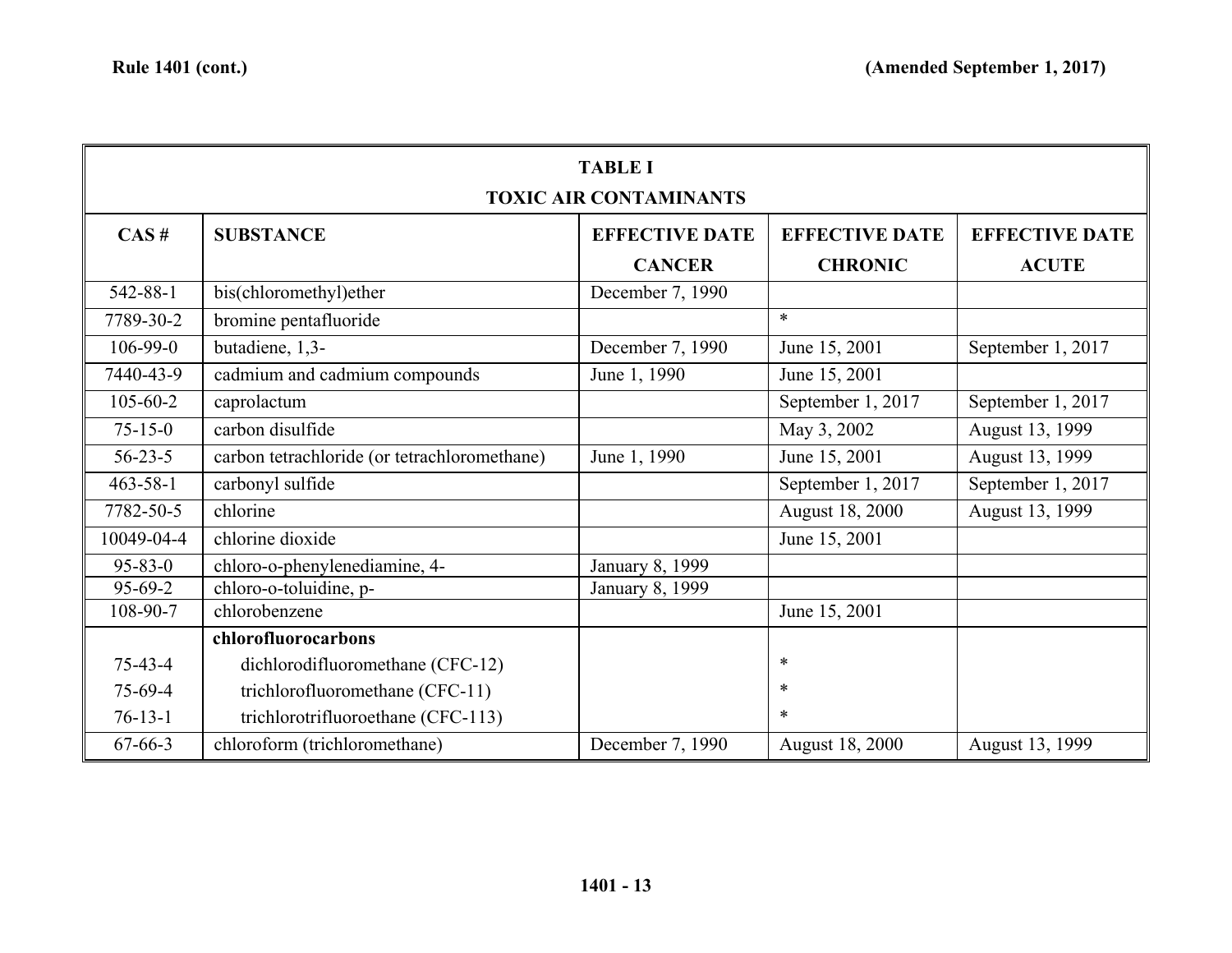| <b>TABLE I</b> |                                                    |                               |                       |                       |
|----------------|----------------------------------------------------|-------------------------------|-----------------------|-----------------------|
|                |                                                    | <b>TOXIC AIR CONTAMINANTS</b> |                       |                       |
| CAS#           | <b>SUBSTANCE</b>                                   | <b>EFFECTIVE DATE</b>         | <b>EFFECTIVE DATE</b> | <b>EFFECTIVE DATE</b> |
|                |                                                    | <b>CANCER</b>                 | <b>CHRONIC</b>        | <b>ACUTE</b>          |
|                | <b>Chlorophenols</b>                               |                               |                       |                       |
| $95 - 57 - 8$  | chlorophenol, 2-                                   |                               | *                     |                       |
| 88-06-2        | trichlorophenol, 2,4,6-                            | December 7, 1990              |                       |                       |
|                | tetrachlorophenols (TECPH)                         |                               | *                     |                       |
| 87-86-5        | pentachlorophenol                                  | September 8, 1998             | $**$                  |                       |
| 76-06-2        | chloropicrin                                       |                               | May 3, 2002           | August 13, 1999       |
| 126-99-8       | chloroprene                                        |                               | $**$                  |                       |
| 18540-29-9     | chromium (hexavalent) and chromium                 | June 1, 1990                  | June 15, 2001         |                       |
|                | compounds                                          |                               |                       |                       |
|                | including, but not limited to:                     |                               |                       |                       |
| 10294-40-3     | barium chromate                                    | June 1, 1990                  | June 15, 2001         |                       |
| 13765-19-0     | calcium chromate                                   | June 1, 1990                  | June 15, 2001         |                       |
| 7758-97-6      | lead chromate                                      | September 8, 1998             | June 15, 2001         |                       |
| 10588-01-9     | sodium dichromate                                  | June 1, 1990                  | June 15, 2001         |                       |
| 7789-06-2      | strontium chromate                                 | June 1, 1990                  | June 15, 2001         |                       |
| 13530-65-9     | zinc chromate                                      | June 1, 1990                  | June 15, 2001         |                       |
| 1333-82-0      | chromic trioxide                                   | June 1, 1990                  | June 15, 2001         |                       |
| 7440-50-8      | copper and copper compounds                        |                               | $\ast$                | August 13, 1999       |
| $120 - 71 - 8$ | cresidine, p-                                      | January 8, 1999               |                       |                       |
| 1319-77-3      | cresols/cresylic acid (all isomers and<br>mixture) |                               | June 15, 2001         |                       |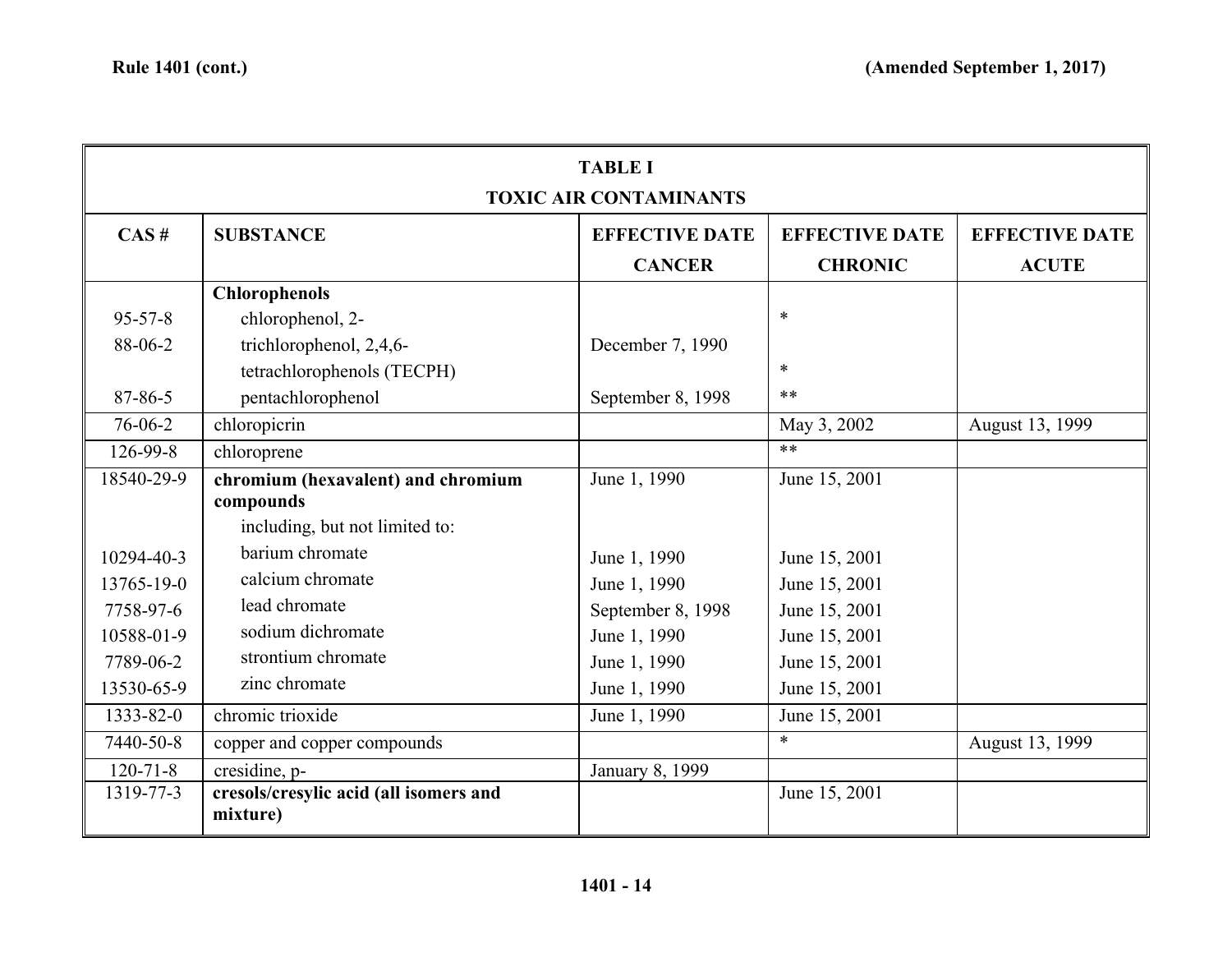| <b>TABLE I</b><br><b>TOXIC AIR CONTAMINANTS</b> |                                                     |                       |                        |                       |
|-------------------------------------------------|-----------------------------------------------------|-----------------------|------------------------|-----------------------|
| CAS#                                            | <b>SUBSTANCE</b>                                    | <b>EFFECTIVE DATE</b> | <b>EFFECTIVE DATE</b>  | <b>EFFECTIVE DATE</b> |
|                                                 |                                                     | <b>CANCER</b>         | <b>CHRONIC</b>         | <b>ACUTE</b>          |
| 108-39-4                                        | cresol, m-                                          |                       | June 15, 2001          |                       |
| 95-48-7                                         | cresol, o-                                          |                       | June 15, 2001          |                       |
| 106-44-5                                        | cresol, p-                                          |                       | June 15, 2001          |                       |
| 135-20-6                                        | cupferron                                           | January 8, 1999       |                        |                       |
|                                                 | dialkylnitrosamines                                 |                       |                        |                       |
| $924 - 16 - 3$                                  | nitrosodi-n-butylamine, n-                          | December 7, 1990      |                        |                       |
| $621 - 64 - 7$                                  | nitrosodi-n-propylamine, n-                         | September 8, 1998     |                        |                       |
| $55 - 18 - 5$                                   | nitrosodiethylamine, n-                             | December 7, 1990      |                        |                       |
| $62 - 75 - 9$                                   | nitrosodimethylamine, n-                            | December 7, 1990      |                        |                       |
| 10595-95-6                                      | nitrosomethylethylamine, n-                         | September 8, 1998     |                        |                       |
| 615-05-4                                        | diaminoanisole, 2,4- (sulfate)                      | January 8, 1999       |                        |                       |
| $95 - 80 - 7$                                   | diaminotoluene, 2,4-                                | January 8, 1999       |                        |                       |
|                                                 | dibenzo-p-dioxins (chlorinated)                     |                       |                        |                       |
| $1746 - 01 - 6$                                 | tetrachlorodibenzo-p-dioxin, 2,3,7,8-               | June 1, 1990          | August 18, 2000        |                       |
| 40321-76-4                                      | pentachlorodibenzo-p-dioxin, 1,2,3,7,8-             | June 1, 1990          | August 18, 2000        |                       |
| 39227-28-6                                      | hexachlorodibenzo-p-dioxin, 1,2,3,4,7,8-            | June 1, 1990          | August 18, 2000        |                       |
| 57653-85-7                                      | hexachlorodibenzo-p-dioxin, 1,2,3,6,7,8-            | June 1, 1990          | August 18, 2000        |                       |
| 19408-74-3                                      | hexachlorodibenzo-p-dioxin, 1,2,3,7,8,9-            | June 1, 1990          | August 18, 2000        |                       |
| 35822-46-9                                      | heptachlorodibenzo-p-dioxin, 1,2,3,4,6,7,8-         | June 1, 1990          | August 18, 2000        |                       |
| 3268-87-9                                       | octachlorodibenzo-p-dioxin, 1,2,3,4,<br>$6,7,8,9$ - | June 1, 1990          | <b>August 18, 2000</b> |                       |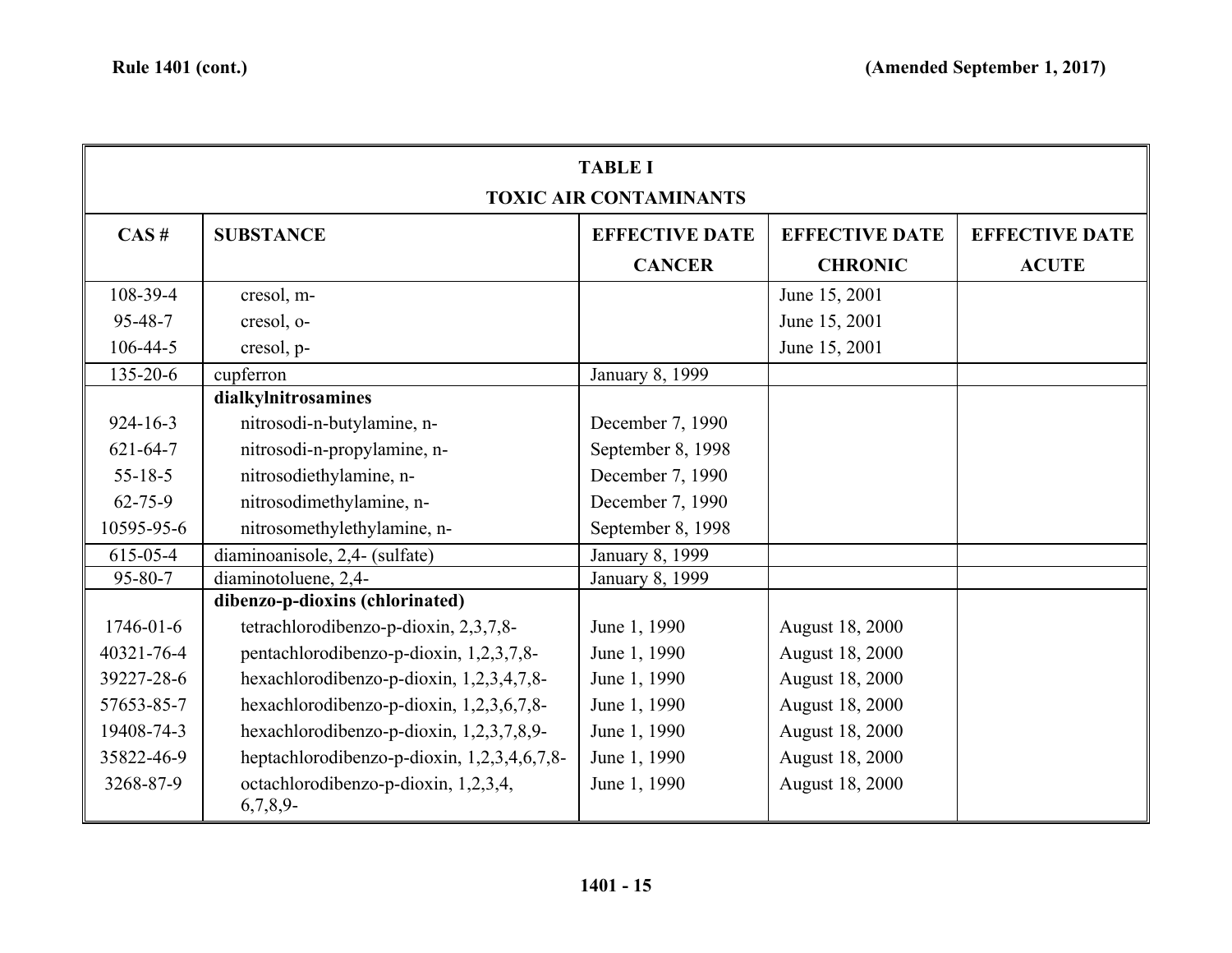| <b>TABLE I</b><br><b>TOXIC AIR CONTAMINANTS</b> |                                                       |                       |                        |                       |
|-------------------------------------------------|-------------------------------------------------------|-----------------------|------------------------|-----------------------|
| CAS#                                            | <b>SUBSTANCE</b>                                      | <b>EFFECTIVE DATE</b> | <b>EFFECTIVE DATE</b>  | <b>EFFECTIVE DATE</b> |
|                                                 |                                                       | <b>CANCER</b>         | <b>CHRONIC</b>         | <b>ACUTE</b>          |
| 41903-57-5                                      | total tetrachlorodibenzo-p-dioxin                     | June 1, 1990          | August 18, 2000        |                       |
| 36088-22-9                                      | total pentachlorodibenzo-p-dioxin                     | June 1, 1990          | August 18, 2000        |                       |
| 34465-46-8                                      | total hexachlorodibenzo-p-dioxin                      | June 1, 1990          | <b>August 18, 2000</b> |                       |
| 37871-00-4                                      | total heptachlorodibenzo-p-dioxin                     | June 1, 1990          | August 18, 2000        |                       |
|                                                 | total dioxins, with individual isomers<br>reported    | June 1, 1990          | August 18, 2000        |                       |
|                                                 | total dioxins, without individual isomers<br>reported | June 1, 1990          | August 18, 2000        |                       |
|                                                 | dibenzofurans (chlorinated)                           |                       |                        |                       |
| 5120-73-19                                      | tetrachlorodibenzofuran, 2,3,7,8-                     | June 1, 1990          | August 18, 2000        |                       |
| 57117-41-6                                      | pentachlorodibenzofuran, 1,2,3,7,8-                   | June 1, 1990          | <b>August 18, 2000</b> |                       |
| 57117-31-4                                      | pentachlorodibenzofuran, 2,3,4,7,8-                   | June 1, 1990          | August 18, 2000        |                       |
| 70648-26-9                                      | hexachlorodibenzofuran, 1,2,3,4,7,8-                  | June 1, 1990          | August 18, 2000        |                       |
| 57117-44-9                                      | hexachlorodibenzofuran, 1,2,3,6,7,8-                  | June 1, 1990          | August 18, 2000        |                       |
| 72918-21-9                                      | hexachlorodibenzofuran, 1,2,3,7,8,9-                  | June 1, 1990          | August 18, 2000        |                       |
| 60851-34-5                                      | hexachlorodibenzofuran, 2,3,4,6,7,8-                  | June 1, 1990          | August 18, 2000        |                       |
| 67562-39-4                                      | heptachlorodibenzofuran, 1,2,3,4,6,7,8-               | June 1, 1990          | August 18, 2000        |                       |
| 55673-89-7                                      | heptachlorodibenzofuran, 1,2,3,4,7,8,9-               | June 1, 1990          | August 18, 2000        |                       |
| 39001-02-0                                      | octachlorodibenzofuran, 1,2,3,4,5,6,7,8               | June 1, 1990          | August 18, 2000        |                       |
| 55722-27-5                                      | total tetrachlorodibenzofuran                         | June 1, 1990          | August 18, 2000        |                       |
| 30402-15-4                                      | total pentachlorodibenzofuran                         | June 1, 1990          | August 18, 2000        |                       |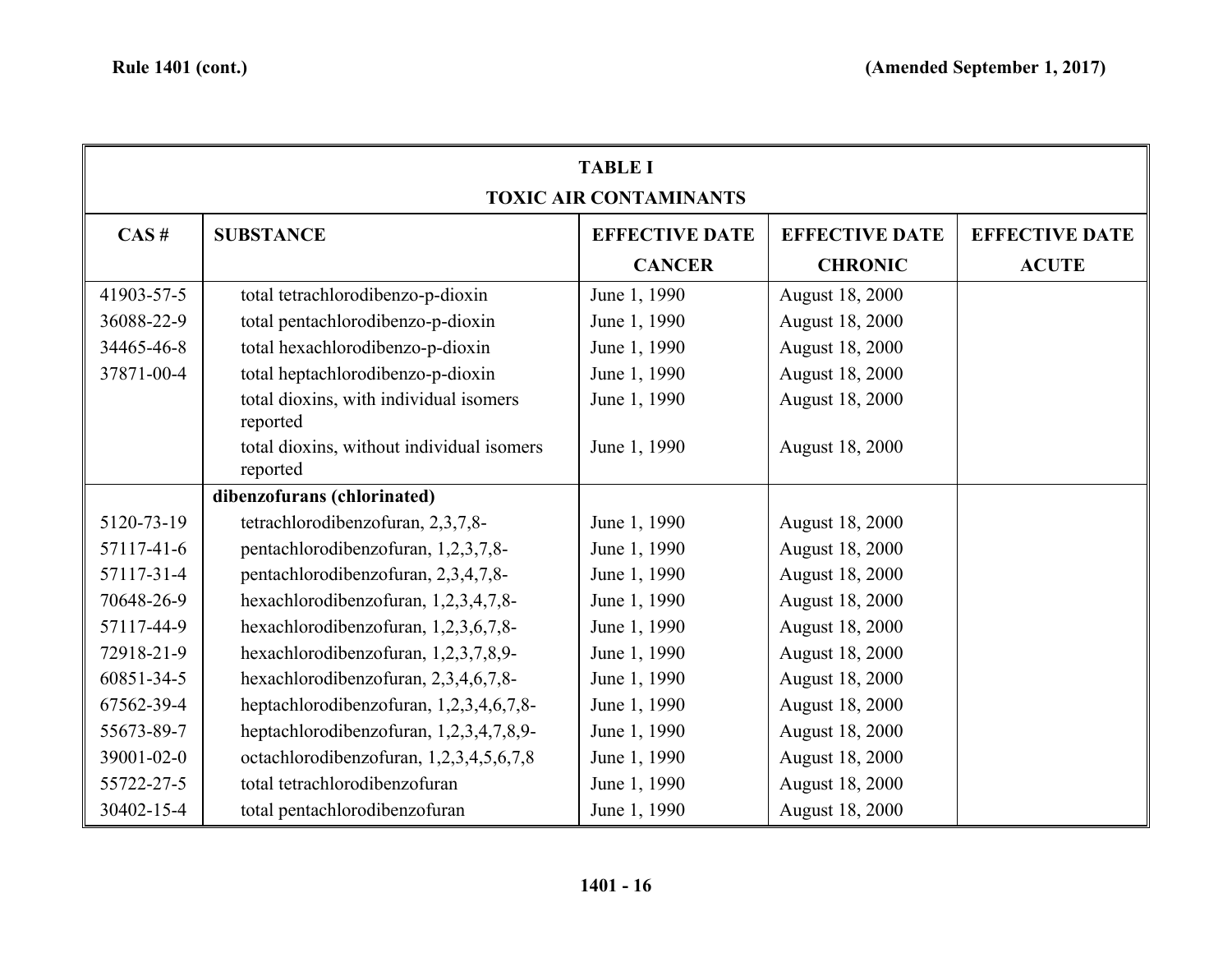| <b>TABLE I</b><br><b>TOXIC AIR CONTAMINANTS</b> |                                                                                                   |                       |                       |                       |
|-------------------------------------------------|---------------------------------------------------------------------------------------------------|-----------------------|-----------------------|-----------------------|
| CAS#                                            | <b>SUBSTANCE</b>                                                                                  | <b>EFFECTIVE DATE</b> | <b>EFFECTIVE DATE</b> | <b>EFFECTIVE DATE</b> |
|                                                 |                                                                                                   | <b>CANCER</b>         | <b>CHRONIC</b>        | <b>ACUTE</b>          |
| 55684-94-1                                      | total hexachlorodibenzofuran                                                                      | June 1, 1990          | August 18, 2000       |                       |
| 38998-75-3                                      | total heptachlorodibenzofuran                                                                     | June 1, 1990          | August 18, 2000       |                       |
| $96 - 12 - 8$                                   | dibromo-3-chloropropane, 1,2- (DBCP)                                                              | September 8, 1998     | $**$                  |                       |
| 106-46-7                                        | dichlorobenzene, 1,4- (or p-dichlorobenzene)                                                      | September 8, 1998     | June 15, 2001         |                       |
| 91-94-1                                         | dichlorobenzidine, 3,3                                                                            | December 7, 1990      |                       |                       |
| $75 - 34 - 3$                                   | dichloroethane, 1,1-                                                                              | January 8, 1999       |                       |                       |
| $75 - 35 - 4$                                   | dichloroethylene, 1,1- (see vinylidene<br>chloride)                                               |                       |                       |                       |
| 9901<br>(emittant<br>ID)                        | diesel PM - diesel particulate matter from<br>diesel-fueled internal combustion engine<br>exhaust | March 7, 2008         | March 7, 2008         |                       |
| $111-42-2$                                      | diethanolamine                                                                                    |                       | May 3, 2002           |                       |
| $60 - 11 - 7$                                   | dimethylaminoazobenzene, p-                                                                       | January 8, 1999       |                       |                       |
| $68-12-2$                                       | dimethylformamide (N,N-)                                                                          |                       | June 15, 2001         |                       |
| $121 - 14 - 2$                                  | dinitrotoluene, 2,4-                                                                              | December 7, 1990      |                       |                       |
| $123 - 91 - 1$                                  | dioxane, 1,4- (or 1,4-diethylene dioxide)                                                         | December 7, 1990      | August 18, 2000       | August 13, 1999       |
| 106-89-8                                        | epichlorohydrin (or 1-chloro-2,3-<br>epoxypropane)                                                | December 7, 1990      | June 15, 2001         | August 13, 1999       |
| 106-88-7                                        | epoxybutane, 1,2-                                                                                 |                       | June 15, 2001         |                       |
| 140-88-5                                        | ethyl acrylate                                                                                    |                       | $\ast$                |                       |
| $100-41-4$                                      | ethyl benzene                                                                                     | June 5, 2009          | August 18, 2000       |                       |
| $75-00-3$                                       | ethyl chloride (or chloroethane)                                                                  |                       | August 18, 2000       |                       |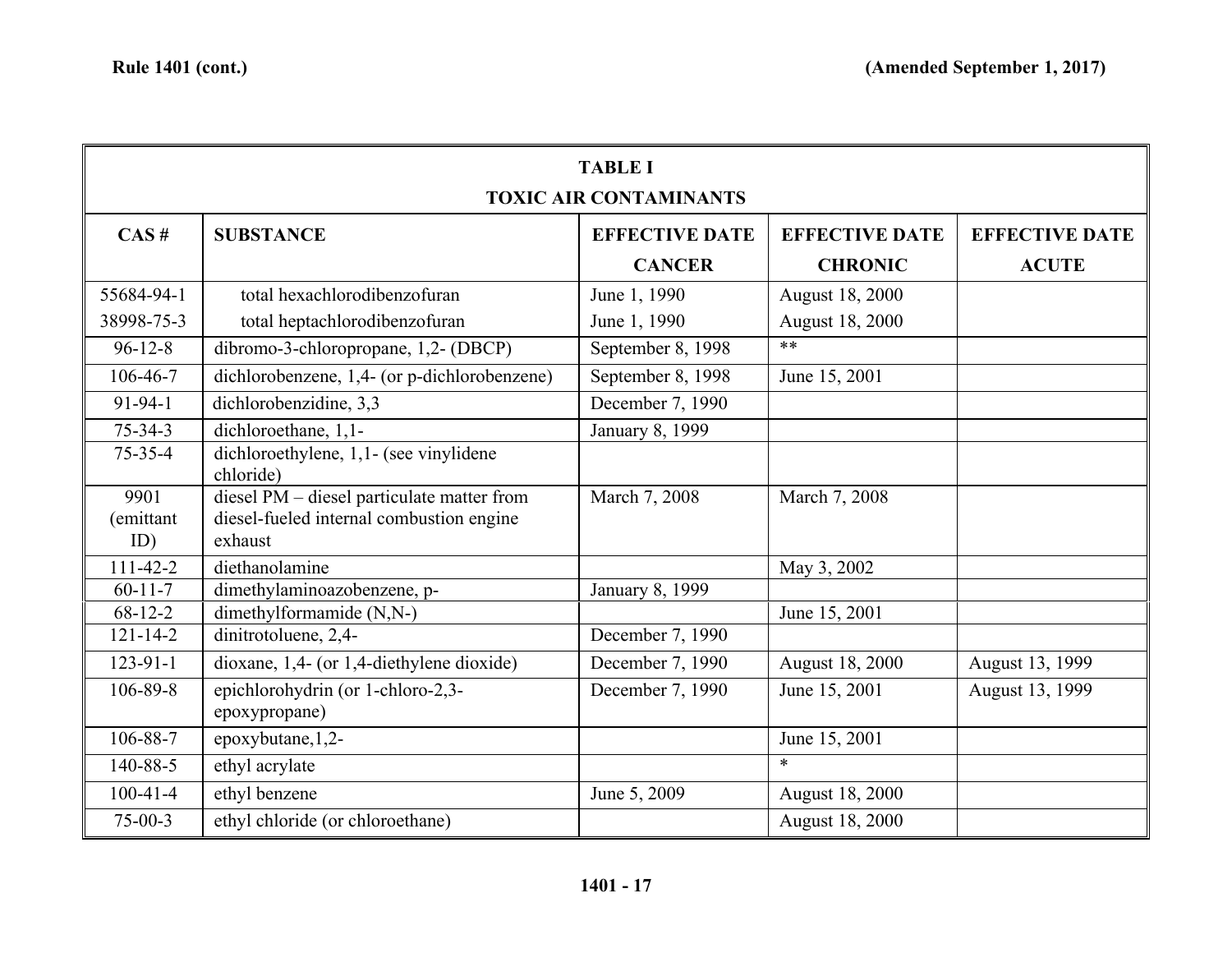| <b>TABLE I</b> |                                                                  |                       |                        |                       |  |  |
|----------------|------------------------------------------------------------------|-----------------------|------------------------|-----------------------|--|--|
|                | <b>TOXIC AIR CONTAMINANTS</b>                                    |                       |                        |                       |  |  |
| CAS#           | <b>SUBSTANCE</b>                                                 | <b>EFFECTIVE DATE</b> | <b>EFFECTIVE DATE</b>  | <b>EFFECTIVE DATE</b> |  |  |
|                |                                                                  | <b>CANCER</b>         | <b>CHRONIC</b>         | <b>ACUTE</b>          |  |  |
| $106-93-4$     | ethylene dibromide (or 1,2-dibromoethane)                        | June 1, 1990          | May 3, 2002            |                       |  |  |
| $107 - 06 - 2$ | ethylene dichloride (or 1,2-dichloroethane)                      | June 1, 1990          | June 15, 2001          |                       |  |  |
| $75 - 21 - 8$  | ethylene oxide (or 1,2-epoxyethane)                              | June 1, 1990          | June 15, 2001          |                       |  |  |
| $96 - 45 - 7$  | ethylene thiourea                                                | January 8, 1999       |                        |                       |  |  |
| 1101           | Fluorides (except hydrogen fluoride, listed<br>separately below) |                       | September 10, 2010     | August 13, 1999       |  |  |
| $50 - 00 - 0$  | formaldehyde                                                     | December 7, 1990      | <b>August 18, 2000</b> | August 13, 1999       |  |  |
|                | gasoline vapors                                                  |                       | $\ast$                 |                       |  |  |
| $111 - 30 - 8$ | glutaraldehyde                                                   |                       | June 15, 2001          |                       |  |  |
|                | glycol ethers (and their acetates)                               |                       |                        |                       |  |  |
| $107 - 21 - 1$ | ethylene glycol                                                  |                       | August 18, 2000        |                       |  |  |
| $111 - 76 - 2$ | ethylene glycol butyl ether                                      |                       | $\ast$                 | August 13, 1999       |  |  |
| 110-80-5       | ethylene glycol ethyl ether                                      |                       | <b>August 18, 2000</b> | February 10, 1999     |  |  |
| $111 - 15 - 9$ | ethylene glycol ethyl ether acetate                              |                       | August 18, 2000        | August 13, 1999       |  |  |
| 109-86-4       | ethylene glycol methyl ether                                     |                       | August 18, 2000        | August 13, 1999       |  |  |
| 110-49-6       | ethylene glycol methyl ether acetate                             |                       | August 18, 2000        |                       |  |  |
| $118 - 74 - 1$ | hexachlorobenzene                                                | December 7, 1990      | $**$                   |                       |  |  |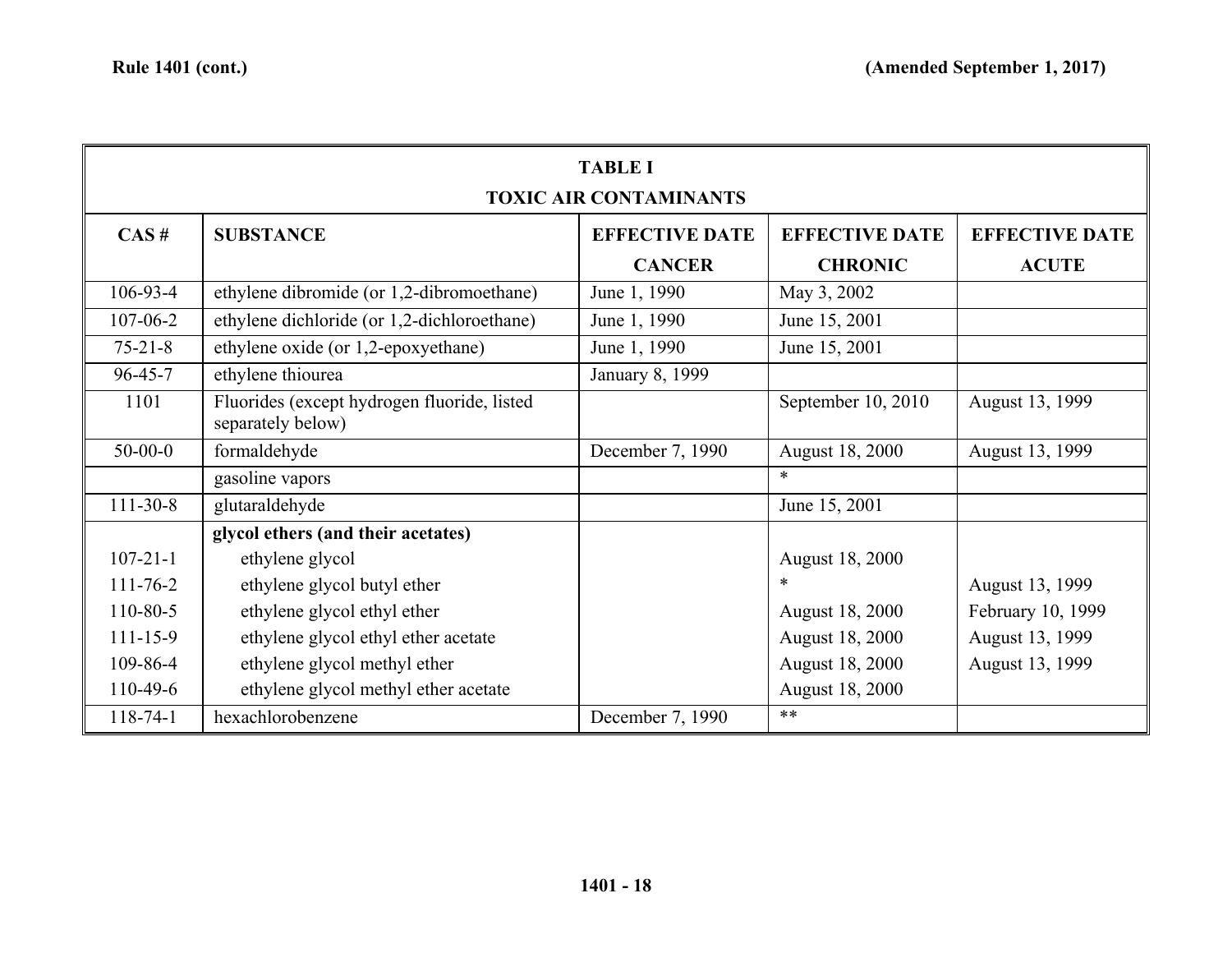| <b>TABLE I</b>                |                                                      |                       |                        |                       |
|-------------------------------|------------------------------------------------------|-----------------------|------------------------|-----------------------|
| <b>TOXIC AIR CONTAMINANTS</b> |                                                      |                       |                        |                       |
| CAS#                          | <b>SUBSTANCE</b>                                     | <b>EFFECTIVE DATE</b> | <b>EFFECTIVE DATE</b>  | <b>EFFECTIVE DATE</b> |
|                               |                                                      | <b>CANCER</b>         | <b>CHRONIC</b>         | <b>ACUTE</b>          |
| $608 - 73 - 1$                | hexachlorocyclohexanes (mixed or technical<br>grade) | December 7, 1990      | $**$                   |                       |
| 319-85-6                      | hexachlorocyclohexane, alpha                         | September 8, 1998     |                        |                       |
| 319-85-7                      | hexachlorocyclohexane, beta                          | September 8, 1998     |                        |                       |
| 58-89-9                       | hexachlorocyclohexane, gamma- (lindane)              | September 8, 1998     | $**$                   |                       |
| $77-47-4$                     | hexachlorocyclopentadiene                            |                       | $\ast$                 |                       |
| $110-54-3$                    | hexane                                               |                       | August 18, 2000        |                       |
| $302 - 01 - 2$                | hydrazine                                            | September 8, 1998     | June 15, 2001          |                       |
| $122 - 66 - 7$                | hydrazobenzene (or 1,2-diphenylhydrazine)            | December 7, 1990      |                        |                       |
| 7647-01-0                     | hydrochloric acid (or hydrogen chloride)             |                       | August 18, 2000        | August 13, 1999       |
| 7664-39-3                     | hydrofluoric acid (or hydrogen fluoride)             |                       | September 10, 2010     | August 13, 1999       |
| $10035 - 10 - 6$              | hydrogen bromide (HBR)                               |                       | $*$                    |                       |
| $74-90-8$                     | hydrogen cyanide                                     |                       | <b>August 18, 2000</b> | August 13, 1999       |
| 7783-06-4                     | hydrogen sulfide                                     |                       | <b>August 18, 2000</b> | February 10, 1999     |
| 7783-07-5                     | hydrogen selenide                                    |                       |                        | August 13, 1999       |
|                               | isocyanates                                          |                       |                        |                       |
| 624-83-9                      | methyl isocyanate                                    |                       | May 3, 2002            |                       |
| 78-59-1                       | isophrone                                            |                       | May 3, 2002            |                       |
| $67 - 63 - 0$                 | isopropyl alcohol                                    |                       | August 18, 2000        | August 13, 1999       |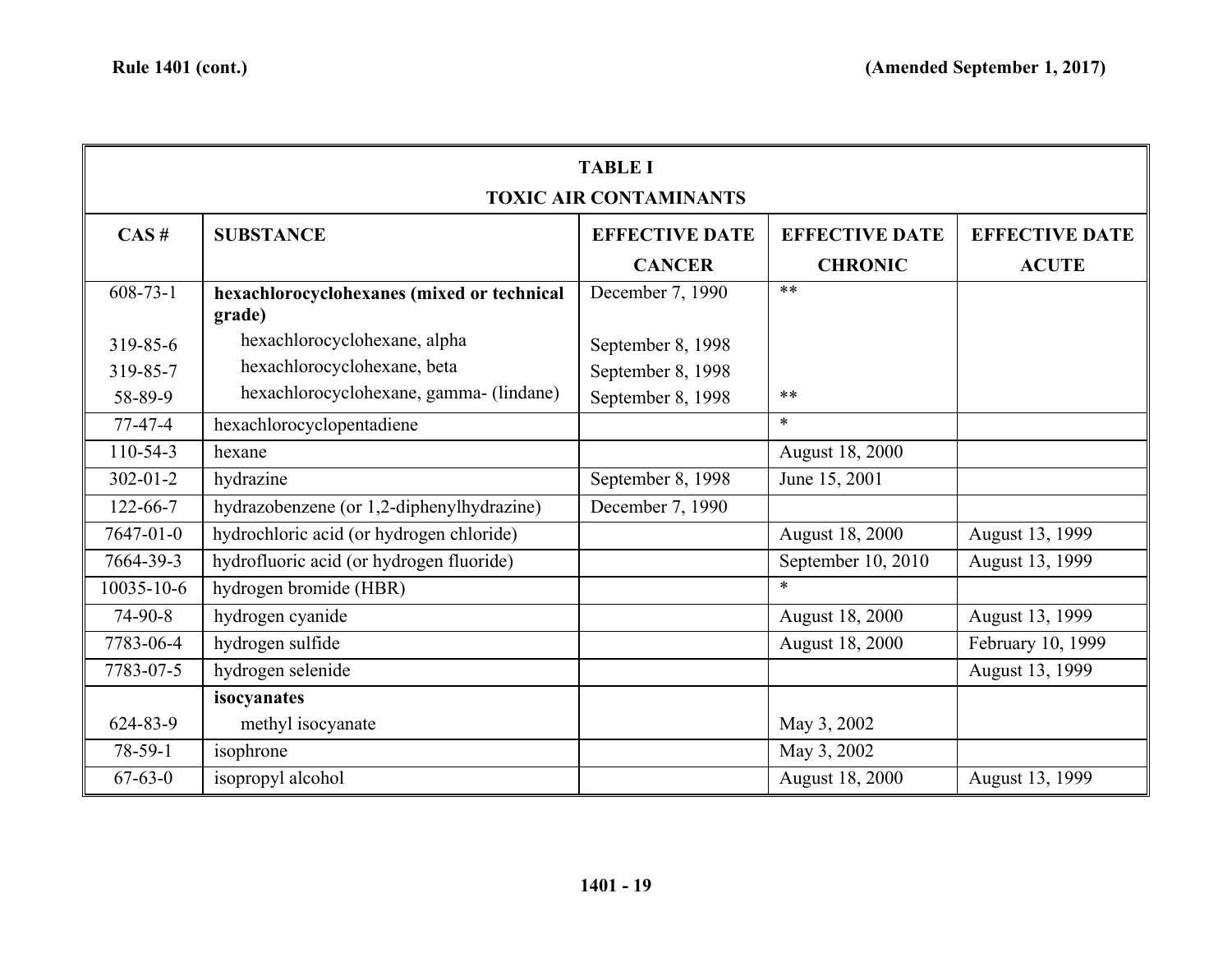| <b>TABLE I</b><br><b>TOXIC AIR CONTAMINANTS</b> |                                                                                                    |                       |                       |                       |
|-------------------------------------------------|----------------------------------------------------------------------------------------------------|-----------------------|-----------------------|-----------------------|
| CAS#                                            | <b>SUBSTANCE</b>                                                                                   | <b>EFFECTIVE DATE</b> | <b>EFFECTIVE DATE</b> | <b>EFFECTIVE DATE</b> |
|                                                 |                                                                                                    | <b>CANCER</b>         | <b>CHRONIC</b>        | <b>ACUTE</b>          |
| 7439-92-1                                       | lead and lead compounds (inorganic,<br>including elemental lead) including, but<br>not limited to: | September 8, 1998     | $**$                  |                       |
|                                                 | lead compounds (inorganic)                                                                         | September 8, 1998     | $***$                 |                       |
| $301 - 04 - 2$                                  | lead acetate                                                                                       | September 8, 1998     | $***$                 |                       |
| 7758-97-6                                       | lead chromate                                                                                      | September 8, 1998     | $***$                 |                       |
| 7446-27-7                                       | lead phosphate                                                                                     | September 8, 1998     | $***$                 |                       |
| 1335-32-6                                       | lead subacetate                                                                                    | September 8, 1998     | $***$                 |                       |
|                                                 | lead compounds (other than inorganic)                                                              | September 8, 1998     | $**$                  |                       |
| $108 - 31 - 6$                                  | maleic anhydride                                                                                   |                       | May 3, 2002           |                       |
| 7439-96-5                                       | manganese and manganese compounds                                                                  |                       | August 18, 2000       |                       |
| 7439-97-6                                       | mercury and mercury compounds<br>(inorganic)<br>including, but not limited to:                     |                       | August 18, 2000       | August 13, 1999       |
| 7487-94-7                                       | mercuric chloride                                                                                  |                       | August 18, 2000       |                       |
| 593-74-8                                        | methyl mercury                                                                                     |                       | August 18, 2000       |                       |
| $67-56-1$                                       | methanol (methyl alcohol)                                                                          |                       | August 18, 2000       | August 13, 1999       |
| 74-83-9                                         | methyl bromide (or bromomethane)                                                                   |                       | August 18, 2000       | August 13, 1999       |
| $71 - 55 - 6$                                   | methyl chloroform (or 1,1,1-trichloroethane)                                                       |                       | August 18, 2000       | August 13, 1999       |
| $78-93-3$                                       | methyl ethyl ketone                                                                                |                       | $\ast$                | August 13, 1999       |
| $80 - 62 - 6$                                   | methyl methacrylate                                                                                |                       | $\ast$                |                       |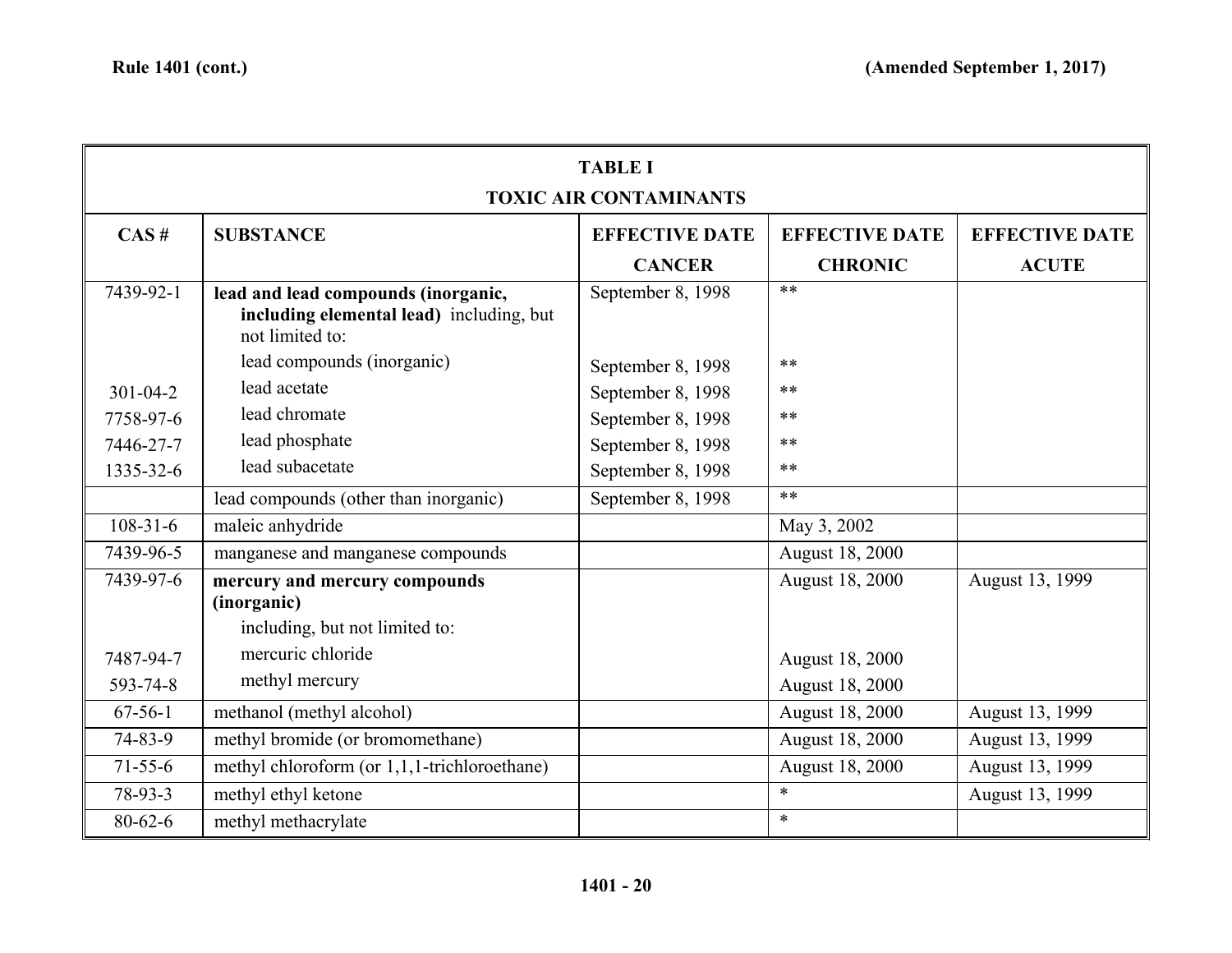| <b>TABLE I</b><br><b>TOXIC AIR CONTAMINANTS</b> |                                                 |                       |                        |                       |
|-------------------------------------------------|-------------------------------------------------|-----------------------|------------------------|-----------------------|
| CAS#                                            | <b>SUBSTANCE</b>                                | <b>EFFECTIVE DATE</b> | <b>EFFECTIVE DATE</b>  | <b>EFFECTIVE DATE</b> |
|                                                 |                                                 | <b>CANCER</b>         | <b>CHRONIC</b>         | <b>ACUTE</b>          |
| 1634-04-4                                       | methyl tert-butyl ether                         | May 2, 2003           | August 18, 2000        |                       |
| $101 - 14 - 4$                                  | methylene bis(2-chloroaniline), 4,4- (MOCA)     | January 8, 1999       |                        |                       |
| $75-09-2$                                       | methylene chloride (or dichloromethane)         | June 1, 1990          | <b>August 18, 2000</b> | August 13, 1999       |
| $101 - 77 - 9$                                  | methylene dianiline, 4,4'- (and its dichloride) | September 8, 1998     | May 3, 2002            |                       |
| $101 - 68 - 8$                                  | methylene diphenyl diisocyanate                 |                       | June 15, 2001          | September 1, 2017     |
| 1135                                            | mineral fibers (other than man-made)            |                       | $\ast$                 |                       |
| $90 - 94 - 8$                                   | michler's ketone                                | January 8, 1999       |                        |                       |
| 7440-02-0                                       | nickel and nickel compounds:                    | March 12, 1999        | August 18, 2000        | August 13, 1999       |
|                                                 | including, but not limited to:                  |                       |                        |                       |
| $373 - 02 - 4$                                  | nickel acetate                                  | March 12, 1999        | August 18, 2000        | August 13, 1999       |
| 3333-67-3                                       | nickel carbonate                                | March 12, 1999        | August 18, 2000        | August 13, 1999       |
| 13463-39-3                                      | nickel carbonyl                                 | March 12, 1999        | August 18, 2000        | August 13, 1999       |
| 12054-48-7                                      | nickel hydroxide                                | March 12, 1999        | <b>August 18, 2000</b> | August 13, 1999       |
| 1313-99-1                                       | nickel oxide                                    | March 12, 1999        | August 18, 2000        | August 13, 1999       |
| 12035-72-2                                      | nickel subsulfide                               | December 7, 1990      | August 18, 2000        | August 13, 1999       |
| 1271-28-9                                       | nickelocene                                     | March 12, 1999        | August 18, 2000        | August 13, 1999       |
|                                                 | refinery dust from the pyrometallurgical        | December 7, 1990      | August 18, 2000        | August 13, 1999       |
|                                                 | process                                         |                       |                        |                       |
| 7697-37-2                                       | nitric acid                                     |                       | $\ast$                 | August 13, 1999       |
| 98-95-3                                         | nitrobenzene                                    |                       | $\ast$                 |                       |
| 79-46-9                                         | nitropropane, 2-                                |                       | $\ast$                 |                       |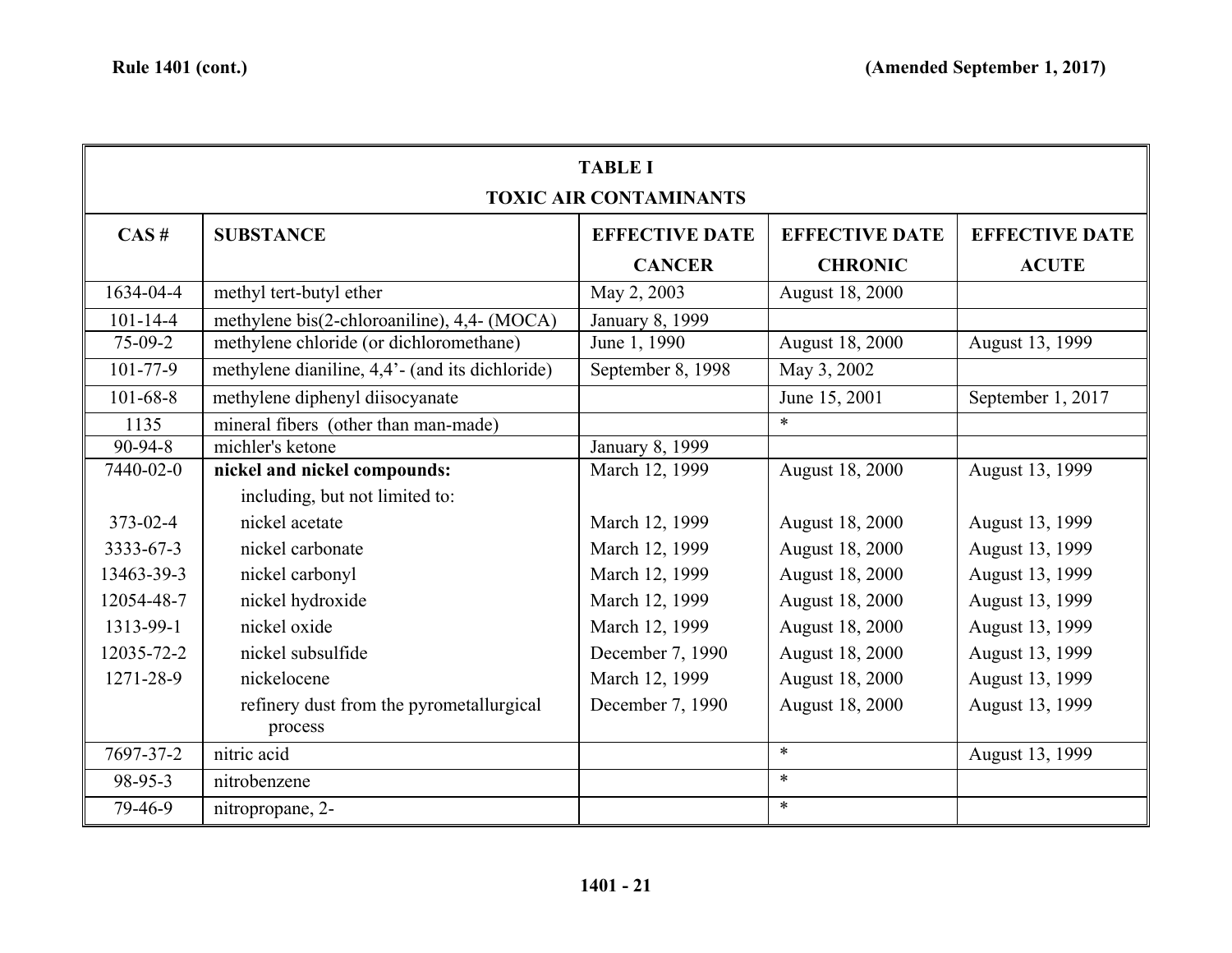| <b>TABLE I</b><br><b>TOXIC AIR CONTAMINANTS</b> |                                                                                 |                       |                       |                       |
|-------------------------------------------------|---------------------------------------------------------------------------------|-----------------------|-----------------------|-----------------------|
| CAS#                                            | <b>SUBSTANCE</b>                                                                | <b>EFFECTIVE DATE</b> | <b>EFFECTIVE DATE</b> | <b>EFFECTIVE DATE</b> |
|                                                 |                                                                                 | <b>CANCER</b>         | <b>CHRONIC</b>        | <b>ACUTE</b>          |
| 759-73-9                                        | nitroso-n-ethylurea, n-                                                         | December 7, 1990      |                       |                       |
| 684-93-5                                        | nitroso-n-methylurea, n-                                                        | December 7, 1990      |                       |                       |
| $86 - 30 - 6$                                   | nitrosodiphenylamine, n-                                                        | December 7, 1990      |                       |                       |
| $156 - 10 - 5$                                  | nitrosodiphenylamine, p-                                                        | September 8, 1998     |                       |                       |
| 59-89-2                                         | nitrosomorpholine, n-                                                           | January 8, 1999       |                       |                       |
| 100-75-4                                        | nitrosopiperidine, n-                                                           | January 8, 1999       |                       |                       |
| $930 - 55 - 2$                                  | nitrosopyrrolidine, n-                                                          | December 7, 1990      |                       |                       |
| 108171-26-2                                     | paraffins, chlorinated (average chain length,<br>c12; approx. 60% cl by weight) | January 8, 1999       |                       |                       |
| $127 - 18 - 4$                                  | perchloroethylene (or tetrachloroethylene)                                      | September 8, 1998     | September 8, 1998     | August 13, 1999       |
| 108-95-2                                        | phenol                                                                          |                       | August 18, 2000       | August 13, 1999       |
| $75 - 44 - 5$                                   | phosgene                                                                        |                       | $\ast$                | August 13, 1999       |
| $7723 - 14 - 0$                                 | phosphorus and phosphorus compounds                                             |                       | $\ast$                |                       |
| 7803-51-2                                       | phosphine                                                                       |                       | February 7, 2003      |                       |
| 7664-38-2                                       | phosphoric acid                                                                 |                       | August 18, 2000       |                       |
| 85-44-9                                         | phthalic anhydride                                                              |                       | June 15, 2001         |                       |
| 1336-36-3                                       | polychlorinated biphenyls (PCBs)                                                | December 7, 1990      | $**$                  |                       |
| 32598-13-3                                      | 3,3',4,4' Tetrachlorobiphenyl                                                   | March 4, 2005***      | March 4, 2005***      |                       |
| 70362-50-4                                      | 3,4,4',5 Tetrachlorobiphenyl                                                    | March 4, 2005***      | March 4, 2005***      |                       |
| 32598-14-4                                      | 2,3,3',4,4' Pentachlorobiphenyl                                                 | March 4, 2005***      | March 4, 2005***      |                       |
| 74472-37-0                                      | 2,3,4,4',5 Pentachlorobiphenyl                                                  | March 4, 2005***      | March 4, 2005***      |                       |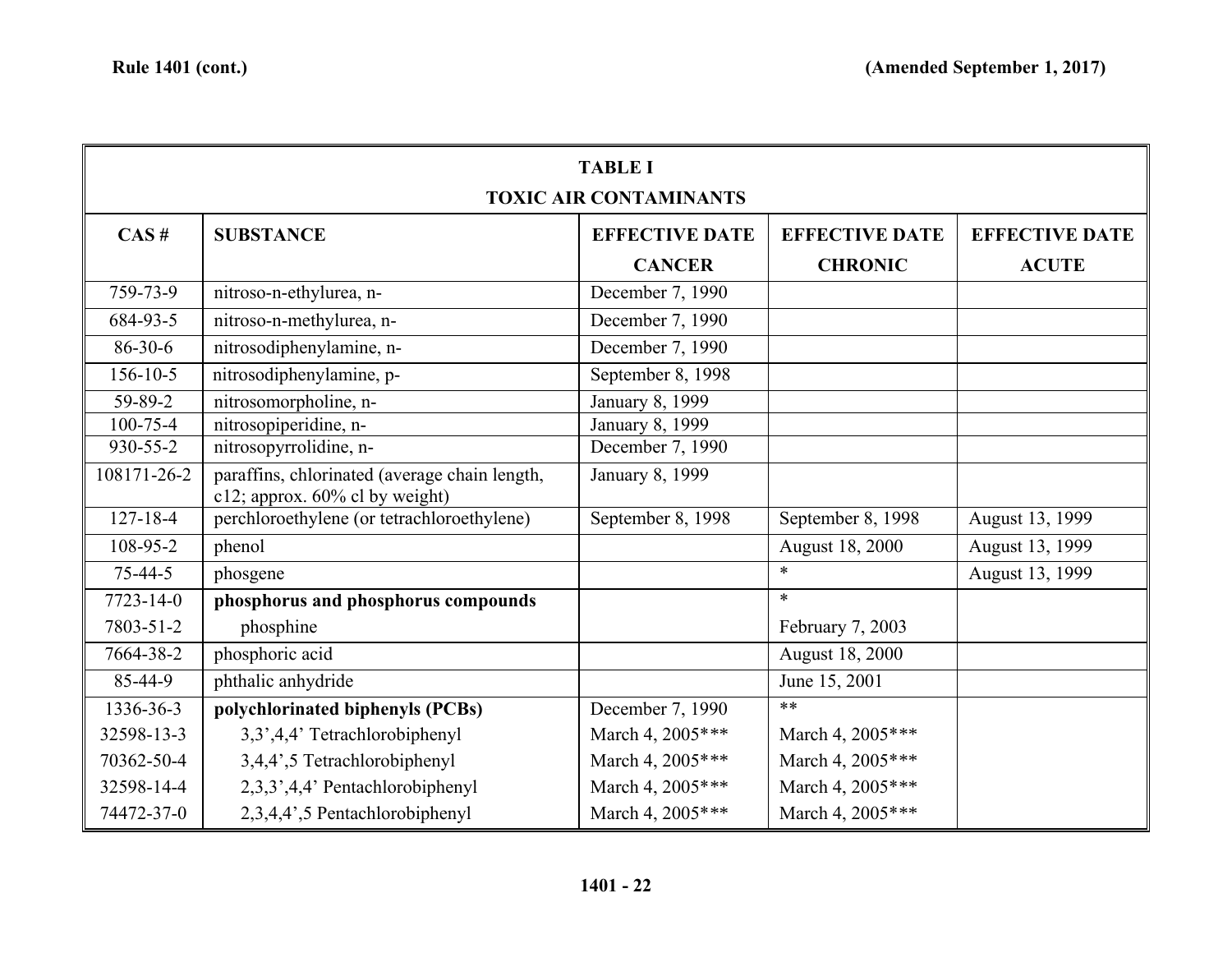| <b>TABLE I</b><br><b>TOXIC AIR CONTAMINANTS</b> |                                         |                       |                       |                       |
|-------------------------------------------------|-----------------------------------------|-----------------------|-----------------------|-----------------------|
| CAS#                                            | <b>SUBSTANCE</b>                        | <b>EFFECTIVE DATE</b> | <b>EFFECTIVE DATE</b> | <b>EFFECTIVE DATE</b> |
|                                                 |                                         | <b>CANCER</b>         | <b>CHRONIC</b>        | <b>ACUTE</b>          |
| 31508-00-6                                      | 2,3',4,4',5 Pentachlorobiphenyl         | March 4, 2005***      | March 4, 2005***      |                       |
| 65510-44-3                                      | 2', 3, 4, 4', 5 Pentachlorobiphenyl     | March 4, 2005***      | March 4, 2005***      |                       |
| 57465-28-8                                      | 3,3',4,4',5 Pentachlorobiphenyl         | March 4, 2005***      | March 4, 2005***      |                       |
| 38380-08-4                                      | 2,3,3',4,4',5 Hexachlorobiphenyl        | March 4, 2005***      | March 4, 2005***      |                       |
| 69782-90-7                                      | 2,3,3',4,4',5' Hexachlorobiphenyl       | March 4, 2005***      | March 4, 2005***      |                       |
| 52663-72-6                                      | 2,3',4,4',5.5' Hexachlorobiphenyl       | March 4, 2005***      | March 4, 2005***      |                       |
| 32774-16-6                                      | $3,3',4,4',5,5'$ Hexachlorobiphenyl     | March 4, 2005***      | March 4, 2005***      |                       |
| 39635-31-9                                      | 2,3,3'4,4',5,5' Heptachlorobiphenyl     | March 4, 2005***      | March 4, 2005***      |                       |
|                                                 | polycyclic aromatic hydrocarbons (PAHs) |                       |                       |                       |
| $56 - 55 - 3$                                   | benz[a]anthracene                       | December 7, 1990      |                       |                       |
| $50 - 32 - 8$                                   | benzo[a]pyrene                          | December 7, 1990      |                       |                       |
| 205-99-2                                        | benzo[b]fluoranthene                    | December 7, 1990      |                       |                       |
| $205 - 82 - 3$                                  | benzo[j]fluoranthene                    | January 8, 1999       |                       |                       |
| 207-08-9                                        | benzo[k]fluoranthene                    | December 7, 1990      |                       |                       |
| 218-01-9                                        | chrysene                                | December 7, 1990      |                       |                       |
| 226-36-8                                        | dibenz[a,h]acridine                     | January 8, 1999       |                       |                       |
| $224 - 42 - 0$                                  | dibenz[a,j]acridine                     | January 8, 1999       |                       |                       |
| $53 - 70 - 3$                                   | dibenz[a,h]anthracene                   | December 7, 1990      |                       |                       |
| 192-65-4                                        | dibenzo[a,e]pyrene                      | January 8, 1999       |                       |                       |
| 189-64-0                                        | dibenzo[a,h]pyrene                      | January 8, 1999       |                       |                       |
| 189-55-9                                        | dibenzo[a,i]pyrene                      | January 8, 1999       |                       |                       |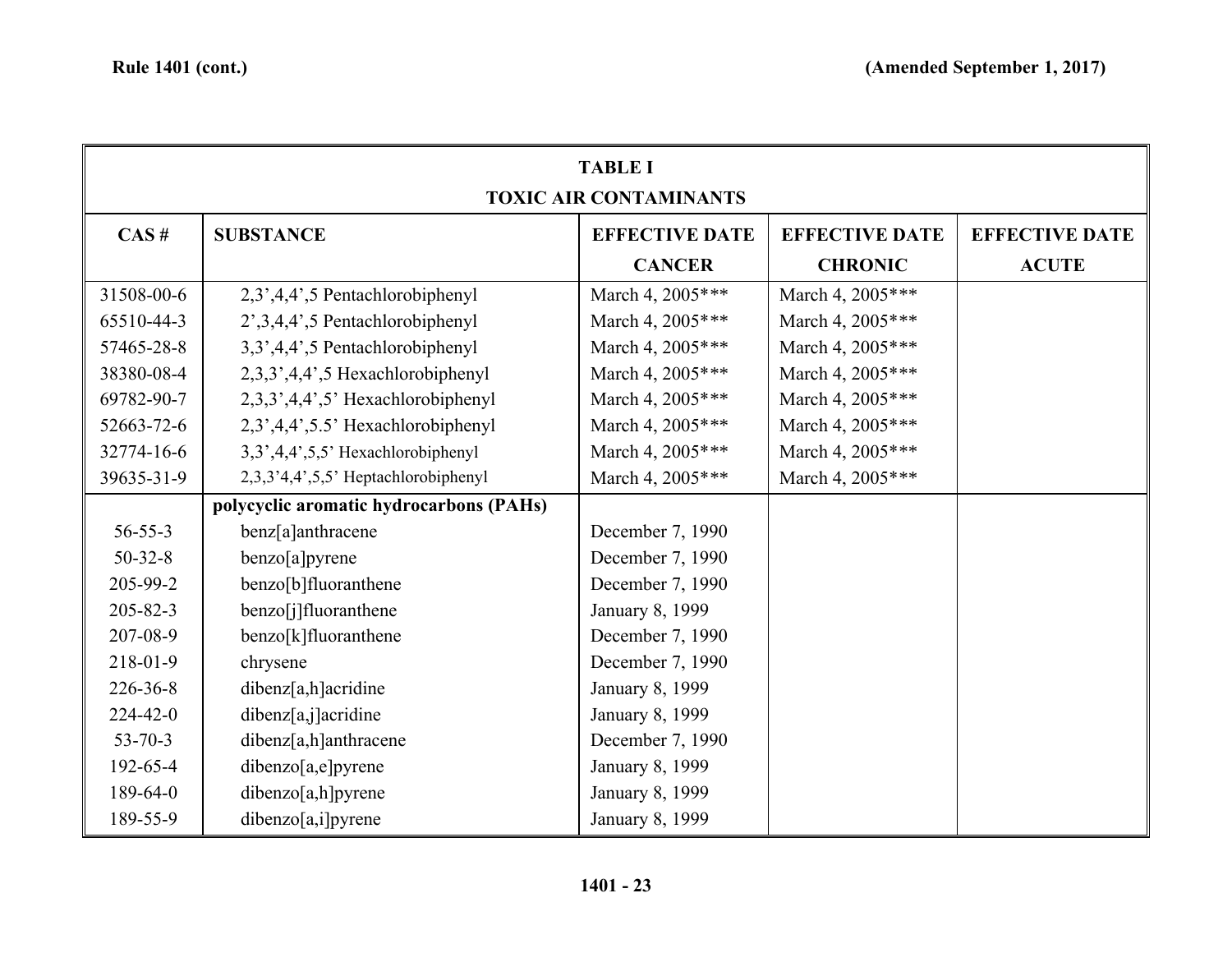| <b>TABLE I</b><br><b>TOXIC AIR CONTAMINANTS</b> |                                                   |                       |                       |                       |  |
|-------------------------------------------------|---------------------------------------------------|-----------------------|-----------------------|-----------------------|--|
| CAS#                                            | <b>SUBSTANCE</b>                                  | <b>EFFECTIVE DATE</b> | <b>EFFECTIVE DATE</b> | <b>EFFECTIVE DATE</b> |  |
|                                                 |                                                   | <b>CANCER</b>         | <b>CHRONIC</b>        | <b>ACUTE</b>          |  |
| $191 - 30 - 0$                                  | dibenzo[a,l]pyrene                                | January 8, 1999       |                       |                       |  |
| 194-59-2                                        | dibenzo[c,g]carbazole, 7h-                        | January 8, 1999       |                       |                       |  |
| $57-97-6$                                       | dimethylbenz[a]anthracene, 7,12-                  | January 8, 1999       |                       |                       |  |
| 42397-64-8                                      | dinitropyrene, 1,6-                               | January 8, 1999       |                       |                       |  |
| 42397-65-9                                      | dinitropyrene, 1,8-                               | January 8, 1999       |                       |                       |  |
| 193-39-5                                        | indeno $[1,2,3$ -cd]pyrene                        | December 7, 1990      |                       |                       |  |
| $56-49-5$                                       | methylcholanthrene, 3-                            | January 8, 1999       |                       |                       |  |
| 3697-24-3                                       | methylchrysene, 5-                                | January 8, 1999       |                       |                       |  |
| $91 - 20 - 3$                                   | naphthalene                                       | March 4, 2005 ***     | August 18, 2000       |                       |  |
| $602 - 87 - 9$                                  | nitroacenaphthene, 5-                             | January 8, 1999       |                       |                       |  |
| 7496-02-8                                       | nitrochrysene, 6-                                 | January 8, 1999       |                       |                       |  |
| $607 - 57 - 8$                                  | nitrofluorene, 2-                                 | January 8, 1999       |                       |                       |  |
| 5522-43-0                                       | nitropyrene, 1-                                   | January 8, 1999       |                       |                       |  |
| 57835-92-4                                      | nitropyrene, 4-                                   | January 8, 1999       |                       |                       |  |
| 1150/1151                                       | polycyclic aromatic hydrocarbons (PAHs),<br>total | September 8, 1998     |                       |                       |  |
| 7758-01-2                                       | potassium bromate                                 | January 8, 1999       |                       |                       |  |
| 1120-71-4                                       | propane sultone, 1,3-                             | January 8, 1999       |                       |                       |  |
| $115-07-1$                                      | propylene                                         |                       | August 18, 2000       |                       |  |
| 107-98-2                                        | propylene glycol methyl ether                     |                       | August 18, 2000       |                       |  |
| 75-56-9                                         | propylene oxide (or 1,2-epoxy propane)            | September 8, 1998     | February 23, 2000     | August 13, 1999       |  |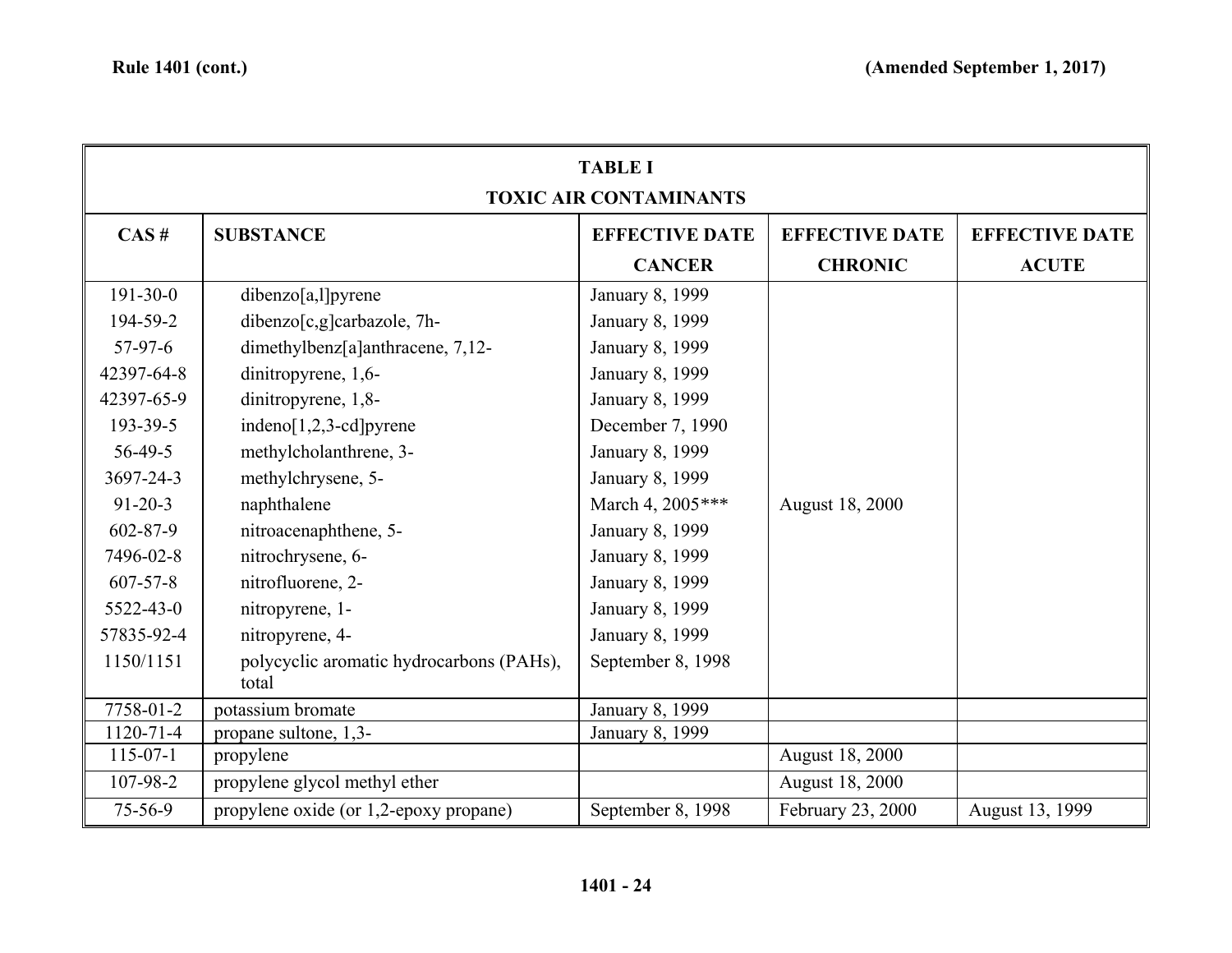| <b>TABLE I</b>                |                                              |                       |                       |                       |  |  |
|-------------------------------|----------------------------------------------|-----------------------|-----------------------|-----------------------|--|--|
| <b>TOXIC AIR CONTAMINANTS</b> |                                              |                       |                       |                       |  |  |
| CAS#                          | <b>SUBSTANCE</b>                             | <b>EFFECTIVE DATE</b> | <b>EFFECTIVE DATE</b> | <b>EFFECTIVE DATE</b> |  |  |
|                               |                                              | <b>CANCER</b>         | <b>CHRONIC</b>        | <b>ACUTE</b>          |  |  |
| 7782-49-2                     | selenium and selenium compounds              |                       | May 3, 2002           |                       |  |  |
|                               | other than hydrogen selenide                 |                       |                       |                       |  |  |
| 1310-73-2                     | sodium hydroxide                             |                       | $\ast$                | August 13, 1999       |  |  |
| $100 - 42 - 5$                | styrene (or vinyl benzene)                   |                       | August 18, 2000       | August 13, 1999       |  |  |
| 7664-93-9                     | sulfuric acid (and oleum)                    |                       | May 3, 2002           | August 13, 1999       |  |  |
| $79 - 34 - 5$                 | tetrachloroethane, 1,1,2,2-                  | January 8, 1999       |                       |                       |  |  |
| $62 - 55 - 5$                 | thioacetamide                                | January 8, 1999       |                       |                       |  |  |
| 108-88-3                      | toluene (or methyl benzene)                  |                       | August 18, 2000       | August 13, 1999       |  |  |
|                               | toluene diisocyanates                        |                       |                       |                       |  |  |
| 584-84-9                      | toluene-2,4-diisocyanate                     | September 8, 1998     | June 15, 2001         | September 1, 2017     |  |  |
| 91-08-7                       | toluene-2,6-diisocyanate                     | September 8, 1998     | June 15, 2001         | September 1, 2017     |  |  |
| 79-00-5                       | trichloroethane, 1,1,2-                      | January 8, 1999       |                       |                       |  |  |
| $79-01-6$                     | trichloroethylene                            | December 7, 1990      | August 18, 2000       |                       |  |  |
| $121 - 44 - 8$                | triethylamine                                |                       | February 7, 2003      | August 13, 1999       |  |  |
| $51 - 79 - 6$                 | urethane (or ethyl carbamate)                | September 8, 1998     |                       |                       |  |  |
| 7440-62-2                     | vanadium (fume or dust)                      |                       |                       | August 13, 1999       |  |  |
| 1314-62-1                     | vanadium pentoxide                           |                       |                       | August 13, 1999       |  |  |
| 108-05-4                      | vinyl acetate                                |                       | May 3, 2002           |                       |  |  |
| $75-01-4$                     | vinyl chloride (or chloroethylene)           | December 7, 1990      | $***$                 | August 13, 1999       |  |  |
| $75 - 35 - 4$                 | vinylidene chloride (dichloroethylene, 1,1-) |                       | June 15, 2001         |                       |  |  |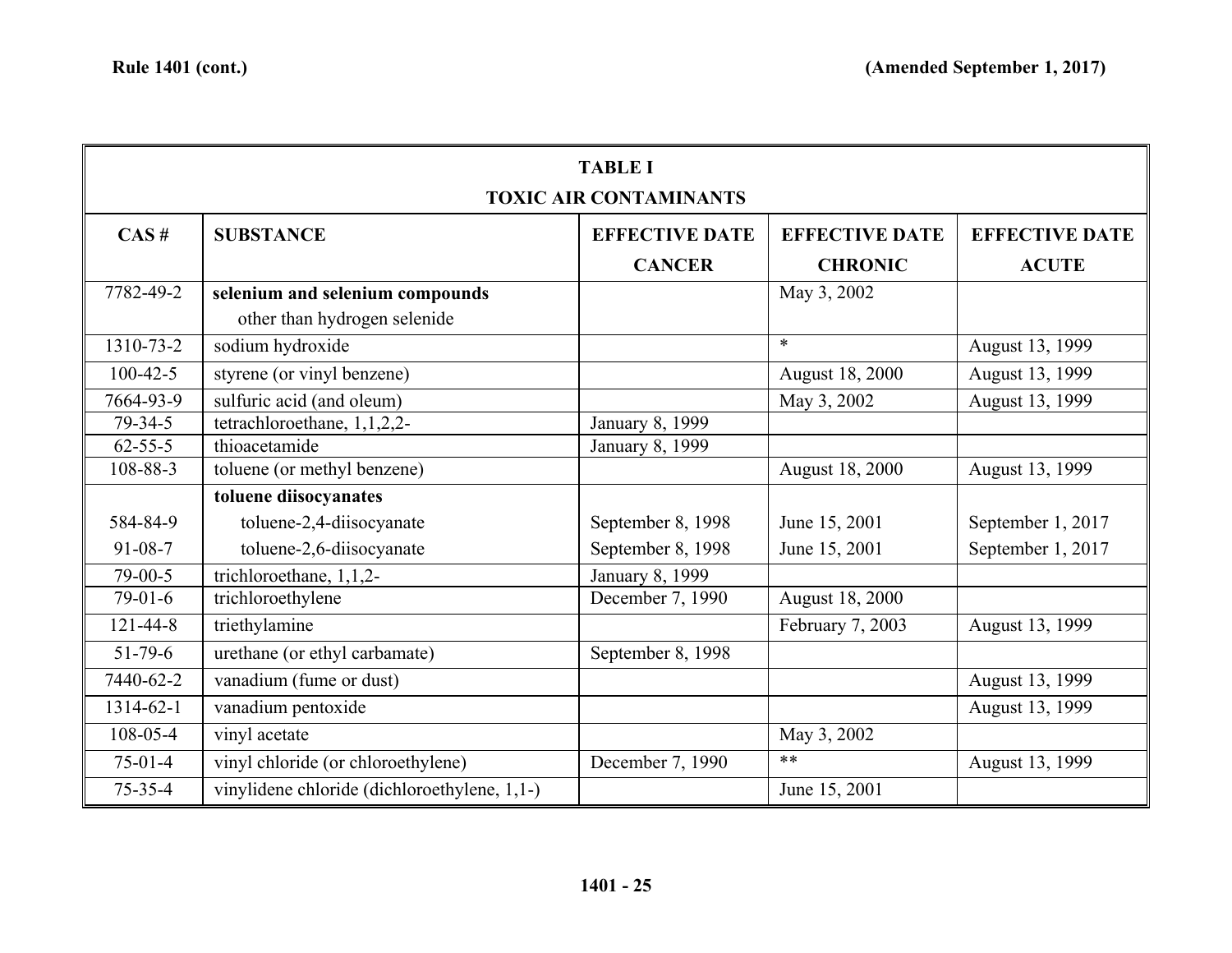| <b>TABLE I</b><br><b>TOXIC AIR CONTAMINANTS</b> |                                |                                        |                                         |                                       |  |
|-------------------------------------------------|--------------------------------|----------------------------------------|-----------------------------------------|---------------------------------------|--|
| CAS#                                            | <b>SUBSTANCE</b>               | <b>EFFECTIVE DATE</b><br><b>CANCER</b> | <b>EFFECTIVE DATE</b><br><b>CHRONIC</b> | <b>EFFECTIVE DATE</b><br><b>ACUTE</b> |  |
| 1330-20-7                                       | xylenes (isomers and mixture)  |                                        | August 18, 2000                         | August 13, 1999                       |  |
| $108 - 38 - 3$                                  | xylene, m-                     |                                        | <b>August 18, 2000</b>                  | August 13, 1999                       |  |
| $95 - 47 - 6$                                   | xylene, o-                     |                                        | <b>August 18, 2000</b>                  | August 13, 1999                       |  |
| $106 - 42 - 3$                                  | xylene, p-                     |                                        | <b>August 18, 2000</b>                  | August 13, 1999                       |  |
| 7440-66-6                                       | zinc and zinc compounds        |                                        | ∗                                       |                                       |  |
|                                                 | including, but not limited to: |                                        |                                         |                                       |  |
| 1314-13-2                                       | zinc oxide                     |                                        | $\ast$                                  |                                       |  |

\* Compounds not classified as carcinogenic, but have chronic risk values proposed by OEHHA that have not yet been finalized. The effective date is the date the Scientific Review Panel approves the chronic risk value.

\*\* Compounds are classified as carcinogenic, but have chronic risk values proposed by OEHHA that have not yet been finalized. The effective date for use of chronic risk values is the date the Scientific Review Panel approves the chronic risk value.

\*\*\* Effective date for these risk values will be March 4, 2005 or the date of implementation of the applicable most recent version of Risk Assessment Procedures for Rules 1401, 1401.1 and 212, whichever is later.